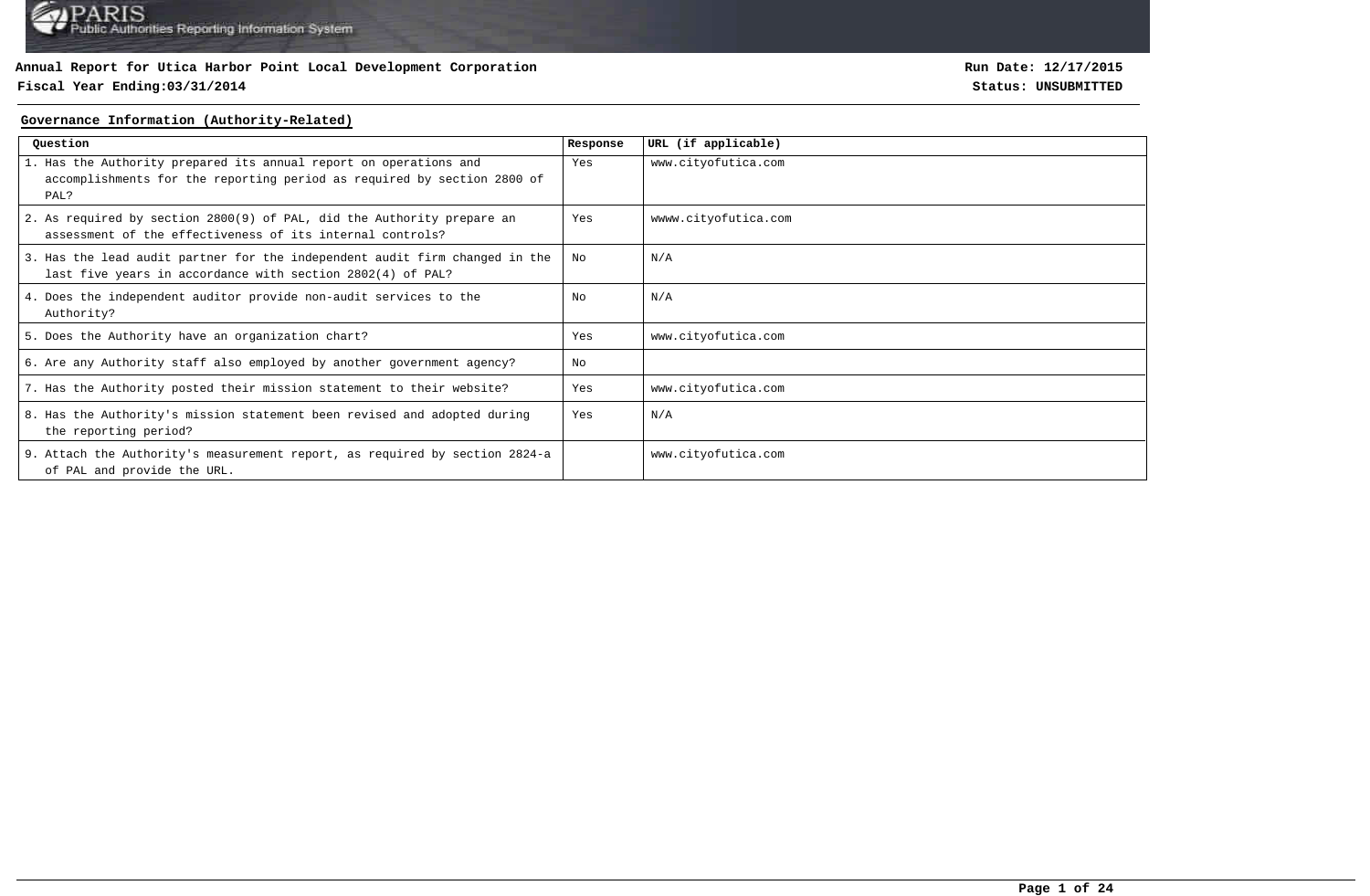# **Fiscal Year Ending:03/31/2014 Status: UNSUBMITTED**

**Run Date: 12/17/2015**

### **Governance Information (Board-Related)**

| Question                                                                                                                                                   | Response | URL                 |
|------------------------------------------------------------------------------------------------------------------------------------------------------------|----------|---------------------|
| 1. Has the Board established a Governance Committee in accordance with Section 2824(7) Yes<br>of PAL?                                                      |          | N/A                 |
| 2. Has the Board established an Audit Committee in accordance with Section 2824(4) of<br>PAL?                                                              | Yes      | N/A                 |
| 3. Has the Board established Finance Committee in accordance with Section 2824(8) of<br>PAL?                                                               | Yes      | N/A                 |
| 4. Provide a URL link where a list of Board committees can be found (including the<br>name of the committee and the date established):                     |          | www.cityofutica.com |
| 5. Does the majority of the Board meet the independence requirements of Section<br>2825(2) of PAL?                                                         | Yes      | N/A                 |
| 6. Provide a URL link to the minutes of the Board and committee meetings held during<br>the covered fiscal year                                            |          | www.cityofutica.com |
| 7. Has the Board adopted bylaws and made them available to Board members and staff?                                                                        | Yes      | www.cityofutica.com |
| 8. Has the Board adopted a code of ethics for Board members and staff?                                                                                     | Yes      | www.cityofutica.com |
| 9. Does the Board review and monitor the Authority's implementation of financial and<br>management controls?                                               | Yes      | N/A                 |
| 10. Does the Board execute direct oversight of the CEO and management in accordance<br>with Section 2824(1) of PAL?                                        | Yes      | N/A                 |
| 11. Has the Board adopted policies for the following in accordance with Section 2824(1)<br>of PAL?                                                         |          |                     |
| Salary and Compensation                                                                                                                                    | Yes      | N/A                 |
| Time and Attendance                                                                                                                                        | Yes      | N/A                 |
| Whistleblower Protection                                                                                                                                   | Yes      | N/A                 |
| Defense and Indemnification of Board Members                                                                                                               | Yes      | N/A                 |
| 12. Has the Board adopted a policy prohibiting the extension of credit to Board members Yes<br>and staff in accordance with Section 2824(5) of PAL?        |          | N/A                 |
| 13. Are the Authority's Board members, officers, and staff required to submit financial Yes<br>disclosure forms in accordance with Section 2825(3) of PAL? |          | N/A                 |
| 14. Was a performance evaluation of the board completed?                                                                                                   | Yes      | N/A                 |
| 15. Was compensation paid by the Authority made in accordance with employee or union<br>contracts?                                                         | No       | N/A                 |
| 16. Has the board adopted a conditional/additional compensation policy governing all<br>employees?                                                         | No       |                     |
|                                                                                                                                                            |          |                     |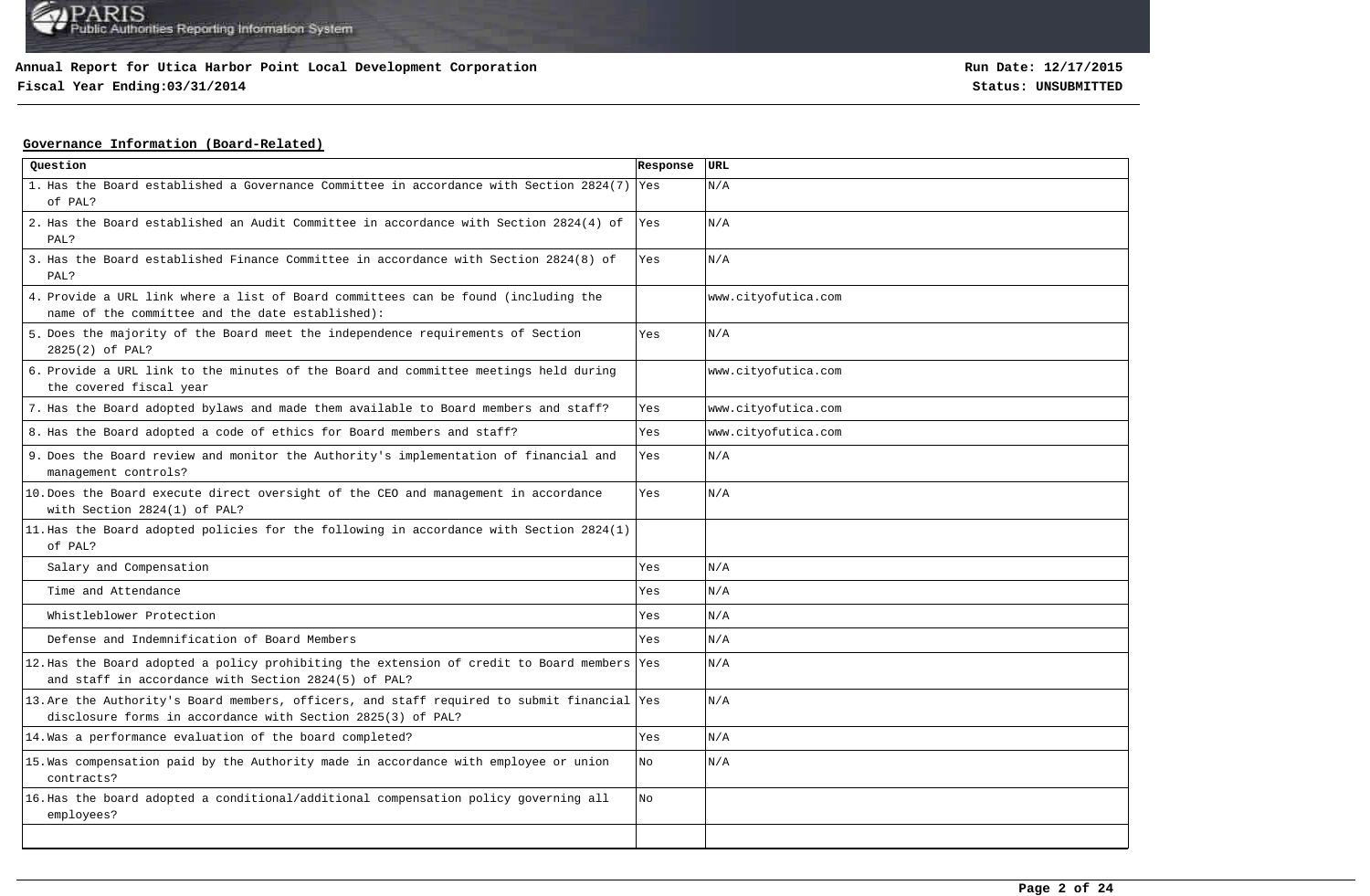## **Annual Report for Utica Harbor Point Local Development Corporation**

# **Fiscal Year Ending:03/31/2014 Status: UNSUBMITTED**

| Board of Directors Listing                                                                               |                       |                                                                                                          |                        |
|----------------------------------------------------------------------------------------------------------|-----------------------|----------------------------------------------------------------------------------------------------------|------------------------|
| Name                                                                                                     | Dicks, Alicia         | Name                                                                                                     | Gilroy, Jr., Vincent J |
| Chair of Board                                                                                           | No                    | Chair of Board                                                                                           | Yes                    |
| If yes, Chair designated By.                                                                             |                       | If yes, Chair designated By.                                                                             | Local                  |
| Term Start Date                                                                                          | 01/02/2012            | Term Start Date                                                                                          | 01/02/2012             |
| Term Expiration Date                                                                                     | Pleasure of Authority | Term Expiration Date                                                                                     | Pleasure of Authority  |
| Title                                                                                                    |                       | Title                                                                                                    |                        |
| Has the Board member appointed<br>a designee?                                                            |                       | Has the Board member appointed<br>a designee?                                                            |                        |
| Designee Name                                                                                            |                       | Designee Name                                                                                            |                        |
| Ex-officio                                                                                               | No                    | Ex-officio                                                                                               | No                     |
| Nominated By                                                                                             | Local                 | Nominated By                                                                                             | Local                  |
| Appointed By                                                                                             | Local                 | Appointed By                                                                                             | Local                  |
| Confirmed by Senate?                                                                                     |                       | Confirmed by Senate?                                                                                     |                        |
| Has the Board member/designee<br>signed the acknowledgement of<br>fiduciary duty?                        | Yes                   | Has the Board member/designee<br>signed the acknowledgement of<br>fiduciary duty?                        | Yes                    |
| Complied with training<br>requirement of<br>Section 2824?                                                | Yes                   | Complied with training<br>requirement of<br>Section 2824?                                                | No                     |
| Does the Board<br>member/designee also hold an<br>elected or appointed State gove                        | No                    | Does the Board<br>member/designee also hold an<br>elected or appointed State gove                        | No                     |
| Does the Board<br>member/designee also hold an<br>elected or appointed municipal<br>government position? | No                    | Does the Board<br>member/designee also hold an<br>elected or appointed municipal<br>government position? | No                     |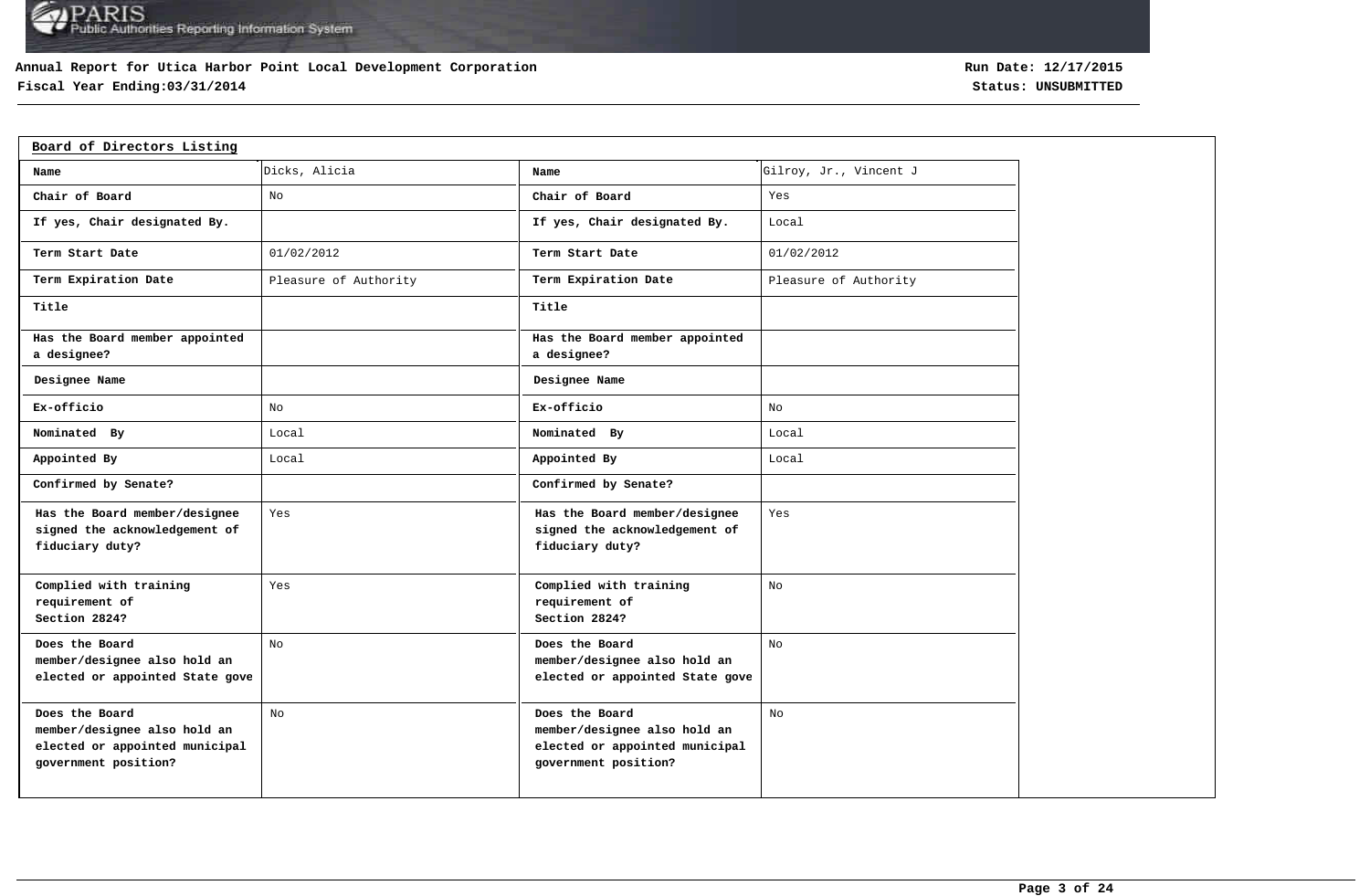### **Annual Report for Utica Harbor Point Local Development Corporation**

# **Fiscal Year Ending:03/31/2014 Status: UNSUBMITTED**

| Board of Directors Listing                                                                               |                       |                                                                                                          |                       |
|----------------------------------------------------------------------------------------------------------|-----------------------|----------------------------------------------------------------------------------------------------------|-----------------------|
| Name                                                                                                     | Brown-DePass, Mary    | Name                                                                                                     | Salatino, Chris       |
| Chair of Board                                                                                           | No                    | Chair of Board                                                                                           | No                    |
| If yes, Chair designated By.                                                                             |                       | If yes, Chair designated By.                                                                             |                       |
| Term Start Date                                                                                          | 01/02/2012            | Term Start Date                                                                                          | 01/02/2012            |
| Term Expiration Date                                                                                     | Pleasure of Authority | Term Expiration Date                                                                                     | Pleasure of Authority |
| Title                                                                                                    |                       | Title                                                                                                    |                       |
| Has the Board member appointed<br>a designee?                                                            |                       | Has the Board member appointed<br>a designee?                                                            |                       |
| Designee Name                                                                                            |                       | Designee Name                                                                                            |                       |
| Ex-officio                                                                                               | No                    | Ex-officio                                                                                               | No                    |
| Nominated By                                                                                             | Local                 | Nominated By                                                                                             | Local                 |
| Appointed By                                                                                             | Local                 | Appointed By                                                                                             | Local                 |
| Confirmed by Senate?                                                                                     |                       | Confirmed by Senate?                                                                                     |                       |
| Has the Board member/designee<br>signed the acknowledgement of<br>fiduciary duty?                        | Yes                   | Has the Board member/designee<br>signed the acknowledgement of<br>fiduciary duty?                        | Yes                   |
| Complied with training<br>requirement of<br>Section 2824?                                                | No                    | Complied with training<br>requirement of<br>Section 2824?                                                | No                    |
| Does the Board<br>member/designee also hold an<br>elected or appointed State gove                        | No                    | Does the Board<br>member/designee also hold an<br>elected or appointed State gove                        | No                    |
| Does the Board<br>member/designee also hold an<br>elected or appointed municipal<br>government position? | N <sub>O</sub>        | Does the Board<br>member/designee also hold an<br>elected or appointed municipal<br>government position? | No                    |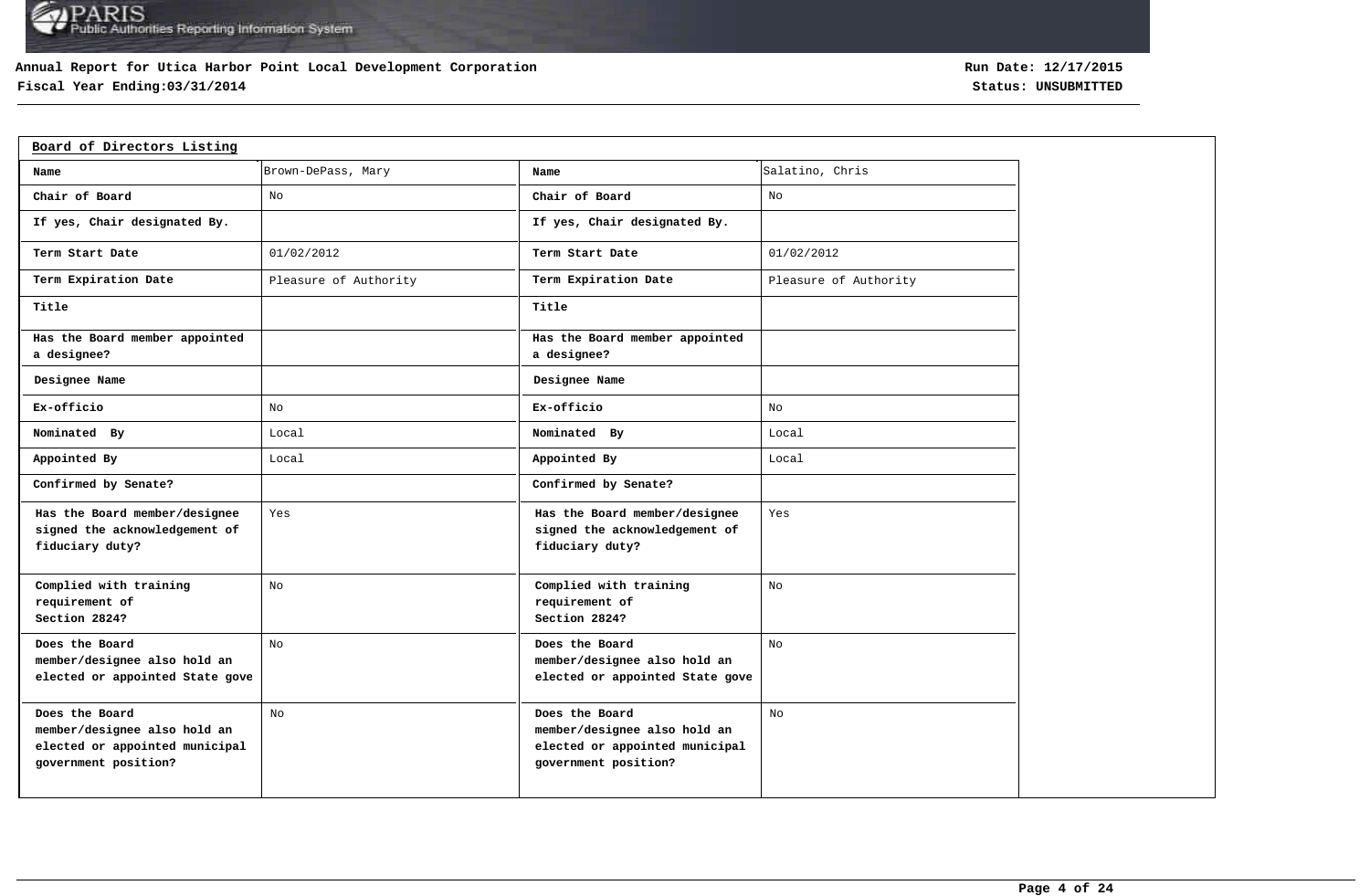### **Annual Report for Utica Harbor Point Local Development Corporation**

# **Fiscal Year Ending:03/31/2014 Status: UNSUBMITTED**

| Board of Directors Listing                                                                               |                       |                                                                                                          |                   |
|----------------------------------------------------------------------------------------------------------|-----------------------|----------------------------------------------------------------------------------------------------------|-------------------|
| Name                                                                                                     | Bucciero, Edward      | Name                                                                                                     | Fiume, John       |
| Chair of Board                                                                                           | No                    | Chair of Board                                                                                           | No                |
| If yes, Chair designated By.                                                                             |                       | If yes, Chair designated By.                                                                             |                   |
| Term Start Date                                                                                          | 01/02/2012            | Term Start Date                                                                                          | 06/03/2013        |
| Term Expiration Date                                                                                     | Pleasure of Authority | Term Expiration Date                                                                                     | Ex-Officio        |
| Title                                                                                                    |                       | Title                                                                                                    | member-non voting |
| Has the Board member appointed<br>a designee?                                                            |                       | Has the Board member appointed<br>a designee?                                                            | No                |
| Designee Name                                                                                            |                       | Designee Name                                                                                            |                   |
| Ex-officio                                                                                               | No                    | Ex-officio                                                                                               | Yes               |
| Nominated By                                                                                             | Local                 | Nominated By                                                                                             | Local             |
| Appointed By                                                                                             | Local                 | Appointed By                                                                                             | Local             |
| Confirmed by Senate?                                                                                     |                       | Confirmed by Senate?                                                                                     |                   |
| Has the Board member/designee<br>signed the acknowledgement of<br>fiduciary duty?                        | Yes                   | Has the Board member/designee<br>signed the acknowledgement of<br>fiduciary duty?                        | Yes               |
| Complied with training<br>requirement of<br>Section 2824?                                                | No                    | Complied with training<br>requirement of<br>Section 2824?                                                | No                |
| Does the Board<br>member/designee also hold an<br>elected or appointed State gove                        | No                    | Does the Board<br>member/designee also hold an<br>elected or appointed State gove                        | No                |
| Does the Board<br>member/designee also hold an<br>elected or appointed municipal<br>government position? | No                    | Does the Board<br>member/designee also hold an<br>elected or appointed municipal<br>government position? | No                |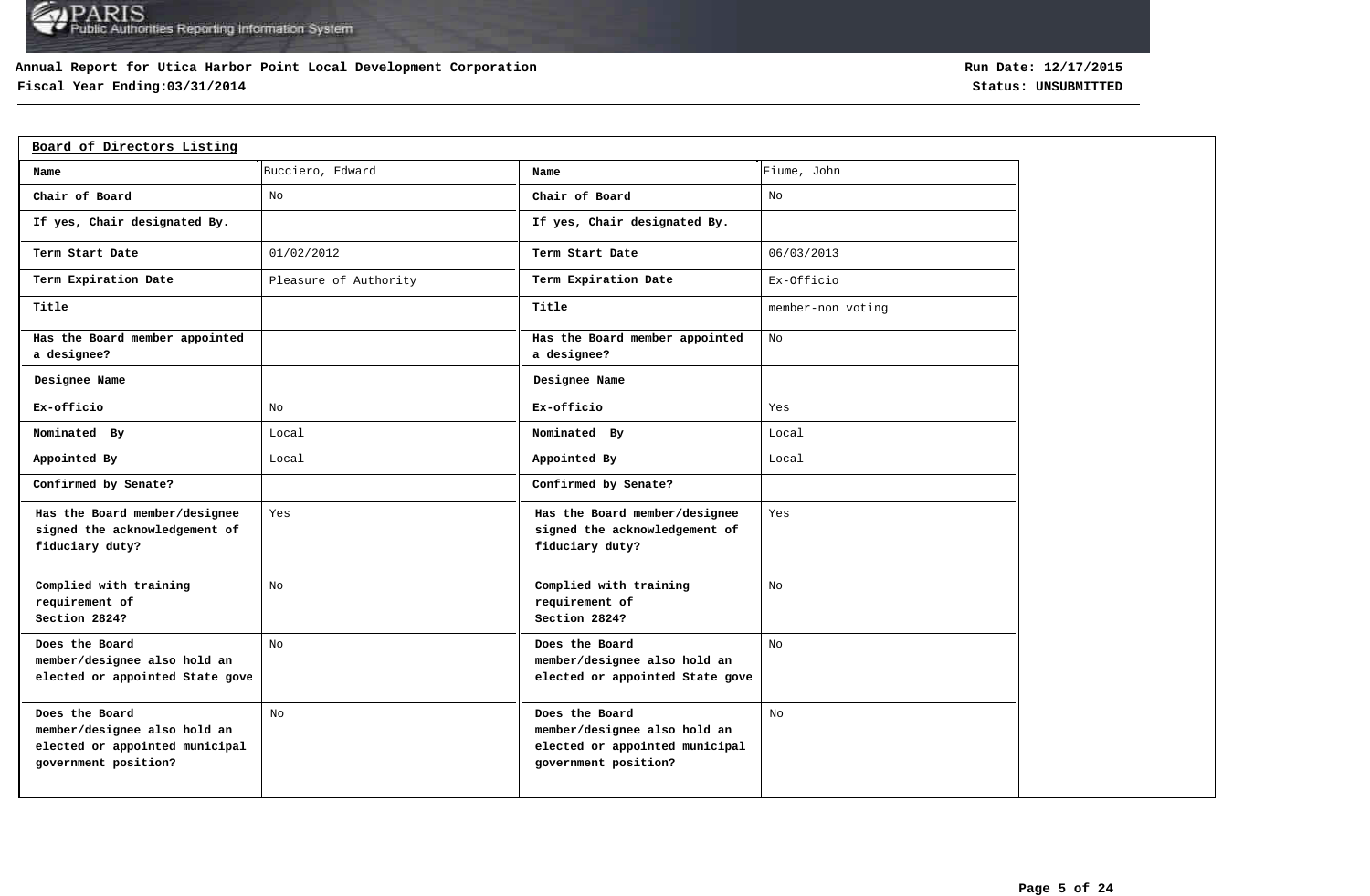### **Annual Report for Utica Harbor Point Local Development Corporation**

# **Fiscal Year Ending:03/31/2014 Status: UNSUBMITTED**

| Board of Directors Listing                                                                               |                          |                                                                                                          |                       |  |  |  |  |  |  |  |
|----------------------------------------------------------------------------------------------------------|--------------------------|----------------------------------------------------------------------------------------------------------|-----------------------|--|--|--|--|--|--|--|
| Name                                                                                                     | Colosimo-Testa, Samantha | Name                                                                                                     | Johnson, Joseph       |  |  |  |  |  |  |  |
| Chair of Board                                                                                           | No                       | Chair of Board                                                                                           | No                    |  |  |  |  |  |  |  |
| If yes, Chair designated By.                                                                             |                          | If yes, Chair designated By.                                                                             |                       |  |  |  |  |  |  |  |
| Term Start Date                                                                                          | 01/02/2012               | Term Start Date                                                                                          | 01/02/2012            |  |  |  |  |  |  |  |
| Term Expiration Date                                                                                     | Ex-Officio               | Term Expiration Date                                                                                     | Pleasure of Authority |  |  |  |  |  |  |  |
| Title                                                                                                    | Member                   | Title                                                                                                    |                       |  |  |  |  |  |  |  |
| Has the Board member appointed<br>a designee?                                                            | No                       | Has the Board member appointed<br>a designee?                                                            |                       |  |  |  |  |  |  |  |
| Designee Name                                                                                            |                          | Designee Name                                                                                            |                       |  |  |  |  |  |  |  |
| Ex-officio                                                                                               | Yes                      | Ex-officio                                                                                               | No                    |  |  |  |  |  |  |  |
| Nominated By                                                                                             | Local                    | Nominated By                                                                                             | Local                 |  |  |  |  |  |  |  |
| Appointed By                                                                                             | Local                    | Appointed By                                                                                             | Local                 |  |  |  |  |  |  |  |
| Confirmed by Senate?                                                                                     |                          | Confirmed by Senate?                                                                                     |                       |  |  |  |  |  |  |  |
| Has the Board member/designee<br>signed the acknowledgement of<br>fiduciary duty?                        | Yes                      | Has the Board member/designee<br>signed the acknowledgement of<br>fiduciary duty?                        | Yes                   |  |  |  |  |  |  |  |
| Complied with training<br>requirement of<br>Section 2824?                                                | No                       | Complied with training<br>requirement of<br>Section 2824?                                                | Yes                   |  |  |  |  |  |  |  |
| Does the Board<br>member/designee also hold an<br>elected or appointed State gove                        | No                       | Does the Board<br>member/designee also hold an<br>elected or appointed State gove                        | No                    |  |  |  |  |  |  |  |
| Does the Board<br>member/designee also hold an<br>elected or appointed municipal<br>government position? | No                       | Does the Board<br>member/designee also hold an<br>elected or appointed municipal<br>government position? | No                    |  |  |  |  |  |  |  |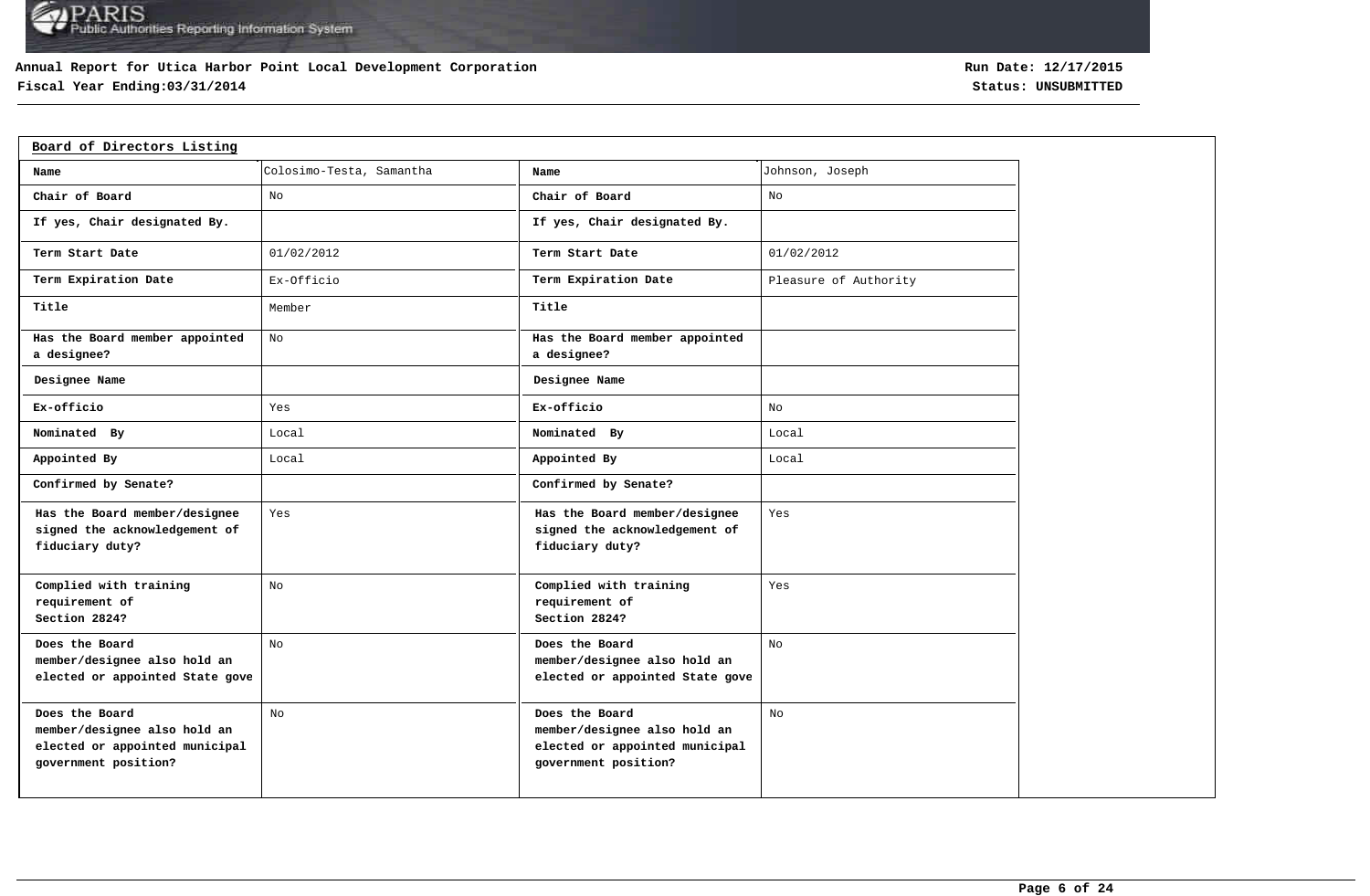### **Annual Report for Utica Harbor Point Local Development Corporation**

# **Fiscal Year Ending:03/31/2014 Status: UNSUBMITTED**

| Board of Directors Listing                                                                               |                       |                                                                                                          |               |  |  |  |  |  |  |
|----------------------------------------------------------------------------------------------------------|-----------------------|----------------------------------------------------------------------------------------------------------|---------------|--|--|--|--|--|--|
| Name                                                                                                     | Donovan, Patrick      | Name                                                                                                     | Thomas, Brian |  |  |  |  |  |  |
| Chair of Board                                                                                           | No                    | Chair of Board                                                                                           | No            |  |  |  |  |  |  |
| If yes, Chair designated By.                                                                             |                       | If yes, Chair designated By.                                                                             |               |  |  |  |  |  |  |
| Term Start Date                                                                                          | 01/02/2012            | Term Start Date                                                                                          | 01/02/2012    |  |  |  |  |  |  |
| Term Expiration Date                                                                                     | Pleasure of Authority | Term Expiration Date                                                                                     | Ex-Officio    |  |  |  |  |  |  |
| Title                                                                                                    |                       | Title                                                                                                    | Member        |  |  |  |  |  |  |
| Has the Board member appointed<br>a designee?                                                            |                       | Has the Board member appointed<br>a designee?                                                            | No            |  |  |  |  |  |  |
| Designee Name                                                                                            |                       | Designee Name                                                                                            |               |  |  |  |  |  |  |
| Ex-officio                                                                                               | No                    | Ex-officio                                                                                               | Yes           |  |  |  |  |  |  |
| Nominated By                                                                                             | Local                 | Nominated By                                                                                             | Local         |  |  |  |  |  |  |
| Appointed By                                                                                             | Local                 | Appointed By                                                                                             | Local         |  |  |  |  |  |  |
| Confirmed by Senate?                                                                                     |                       | Confirmed by Senate?                                                                                     |               |  |  |  |  |  |  |
| Has the Board member/designee<br>signed the acknowledgement of<br>fiduciary duty?                        | Yes                   | Has the Board member/designee<br>signed the acknowledgement of<br>fiduciary duty?                        | Yes           |  |  |  |  |  |  |
| Complied with training<br>requirement of<br>Section 2824?                                                | Yes                   | Complied with training<br>requirement of<br>Section 2824?                                                | No            |  |  |  |  |  |  |
| Does the Board<br>member/designee also hold an<br>elected or appointed State gove                        | No                    | Does the Board<br>member/designee also hold an<br>elected or appointed State gove                        | No            |  |  |  |  |  |  |
| Does the Board<br>member/designee also hold an<br>elected or appointed municipal<br>government position? | No.                   | Does the Board<br>member/designee also hold an<br>elected or appointed municipal<br>government position? | No            |  |  |  |  |  |  |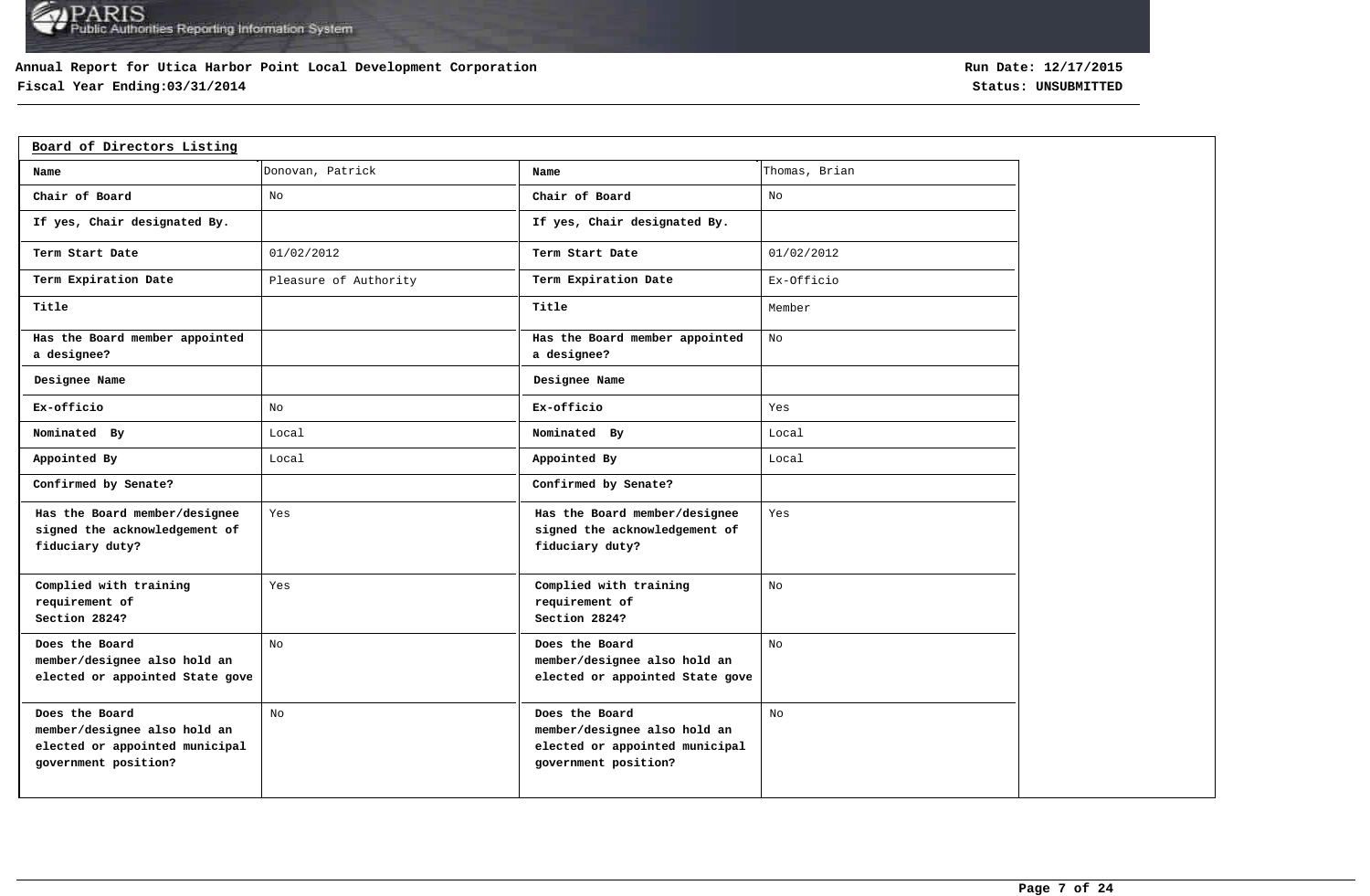# **Annual Report for Utica Harbor Point Local Development Corporation**

# **Fiscal Year Ending:03/31/2014 Status: UNSUBMITTED**

| Board of Directors Listing                                                                               |              |  |  |  |  |  |  |  |
|----------------------------------------------------------------------------------------------------------|--------------|--|--|--|--|--|--|--|
| Name                                                                                                     | Dimeo, Steve |  |  |  |  |  |  |  |
| Chair of Board                                                                                           | No           |  |  |  |  |  |  |  |
| If yes, Chair designated By.                                                                             |              |  |  |  |  |  |  |  |
| Term Start Date                                                                                          | 01/02/2012   |  |  |  |  |  |  |  |
| Term Expiration Date                                                                                     | Ex-Officio   |  |  |  |  |  |  |  |
| Title                                                                                                    | Member       |  |  |  |  |  |  |  |
| Has the Board member appointed<br>a designee?                                                            | No           |  |  |  |  |  |  |  |
| Designee Name                                                                                            |              |  |  |  |  |  |  |  |
| Ex-officio                                                                                               | Yes          |  |  |  |  |  |  |  |
| Nominated By                                                                                             | Local        |  |  |  |  |  |  |  |
| Appointed By                                                                                             | Local        |  |  |  |  |  |  |  |
| Confirmed by Senate?                                                                                     |              |  |  |  |  |  |  |  |
| Has the Board member/designee<br>signed the acknowledgement of<br>fiduciary duty?                        | Yes          |  |  |  |  |  |  |  |
| Complied with training<br>requirement of<br>Section 2824?                                                | No           |  |  |  |  |  |  |  |
| Does the Board<br>member/designee also hold an<br>elected or appointed State gove                        | No.          |  |  |  |  |  |  |  |
| Does the Board<br>member/designee also hold an<br>elected or appointed municipal<br>government position? | NΩ           |  |  |  |  |  |  |  |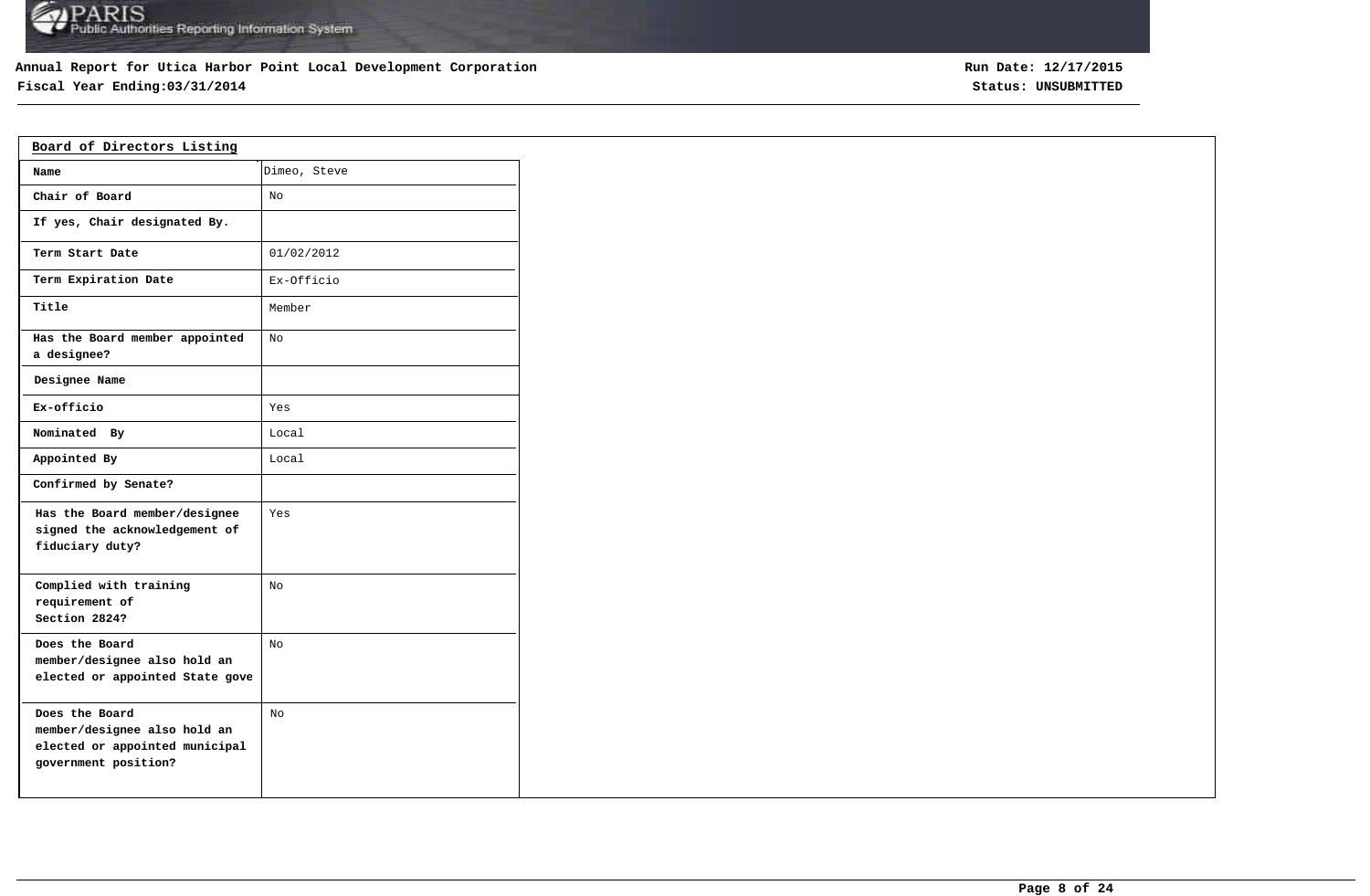**Fiscal Year Ending:03/31/2014 Status: UNSUBMITTED**

## **Staff Listing**

| Name | Title                                                                          | Group | Department | Union | Barga- | $ $ Full        | Exempt Base |            | Actual    | Over      | Performance  Extra Pay |  | Other     | Total    | Individual               | If yes, Is $\parallel$ |
|------|--------------------------------------------------------------------------------|-------|------------|-------|--------|-----------------|-------------|------------|-----------|-----------|------------------------|--|-----------|----------|--------------------------|------------------------|
|      |                                                                                |       |            | Name  | ining  | $l$ Time $\ell$ |             | Annualized | salary    | time      | Bonus                  |  | Compensa  | Compens  | also paid by the payment |                        |
|      |                                                                                |       | Subsidiary |       | Unit   | Part            |             | Salary     | paid to   | paid by   |                        |  | tion/Allo | $-ation$ | another                  | made by a $\parallel$  |
|      |                                                                                |       |            |       |        | Time            |             |            | the       | Authority |                        |  | wances/Ad |          | entity to                | State or               |
|      |                                                                                |       |            |       |        |                 |             |            | Individua |           |                        |  | justments |          | perform the              | local                  |
|      |                                                                                |       |            |       |        |                 |             |            |           |           |                        |  |           |          | work of the              | government             |
|      |                                                                                |       |            |       |        |                 |             |            |           |           |                        |  |           |          | Authority                |                        |
|      | This authority has indicated that it has no staff during the reporting period. |       |            |       |        |                 |             |            |           |           |                        |  |           |          |                          |                        |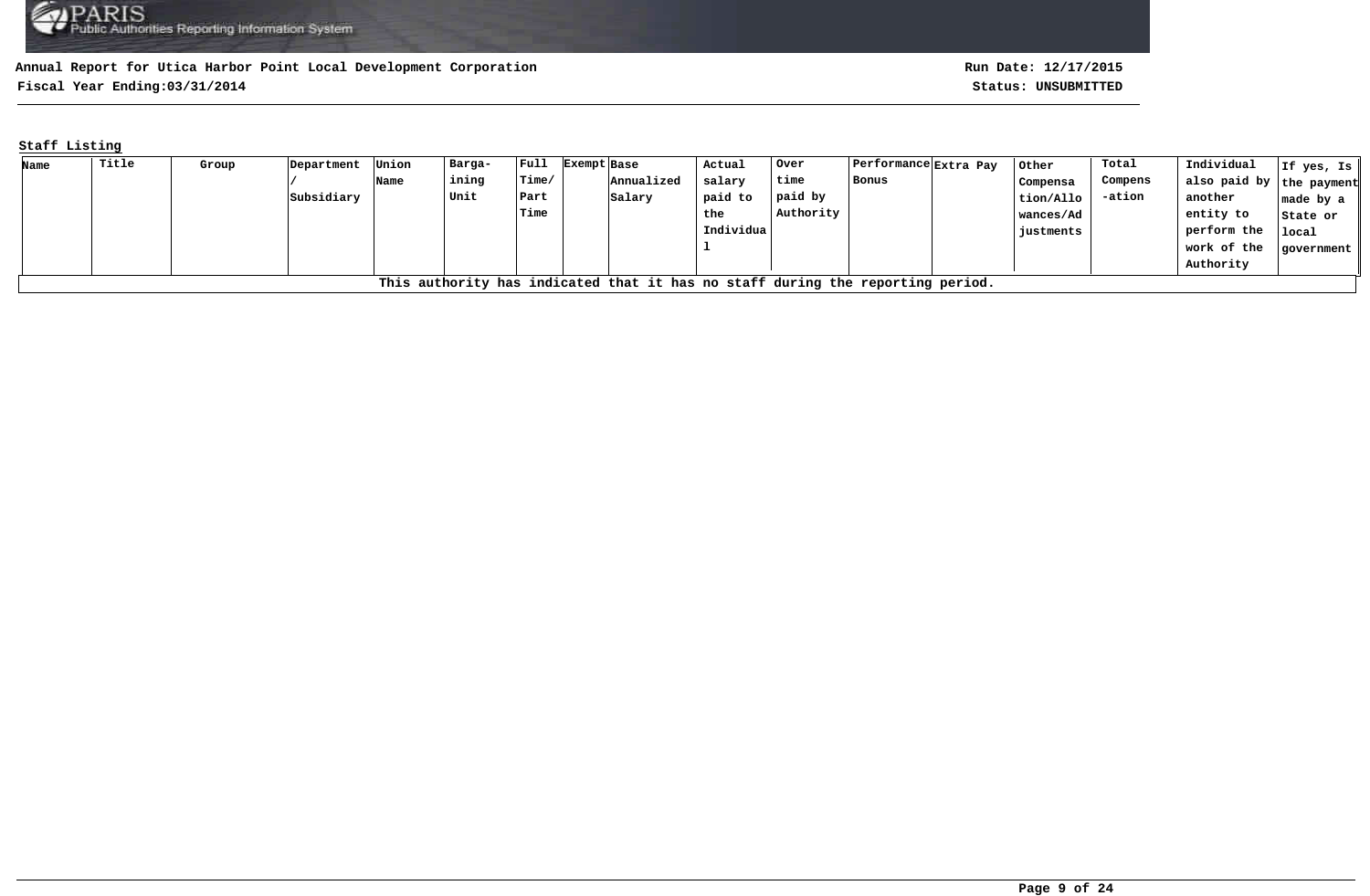**Fiscal Year Ending:03/31/2014 Status: UNSUBMITTED**

**Run Date: 12/17/2015**

No

### **Benefit Information**

During the fiscal year, did the Authority continue to pay for any of the above mentioned benefits for

#### **Board Members**

| Name      | Title     | Severance | Payment | $_{\text{Club}}$ | Use of    | Personal | Auto Transpo- | Housing | Spousal / | Tuition Multi- |         | None         | Other |
|-----------|-----------|-----------|---------|------------------|-----------|----------|---------------|---------|-----------|----------------|---------|--------------|-------|
|           |           | Package   | for     | Member-          | Corporate | Loans    | rtation       | Allow-  | Dependent | Assist-        | Year    | of           |       |
|           |           |           | Unused  | ships            | Credit    |          |               | ance    | Life      | ance           | Employ- | These        |       |
|           |           |           | Leave   |                  | Cards     |          |               |         | Insurance |                | ment    | Benefits     |       |
| Fiume,    | Board of  |           |         |                  |           |          |               |         |           |                |         | $\mathbf{X}$ |       |
| John      | Directors |           |         |                  |           |          |               |         |           |                |         |              |       |
| Dicks,    | Board of  |           |         |                  |           |          |               |         |           |                |         | $\mathbf{X}$ |       |
| Alicia    | Directors |           |         |                  |           |          |               |         |           |                |         |              |       |
| Colosimo- | Board of  |           |         |                  |           |          |               |         |           |                |         | $\mathbf{X}$ |       |
| Testa,    | Directors |           |         |                  |           |          |               |         |           |                |         |              |       |
| Samantha  |           |           |         |                  |           |          |               |         |           |                |         |              |       |
| Brown-    | Board of  |           |         |                  |           |          |               |         |           |                |         | X            |       |
| DePass,   | Directors |           |         |                  |           |          |               |         |           |                |         |              |       |
| Mary      |           |           |         |                  |           |          |               |         |           |                |         |              |       |
| Dimeo,    | Board of  |           |         |                  |           |          |               |         |           |                |         | $\mathbf{X}$ |       |
| Steve     | Directors |           |         |                  |           |          |               |         |           |                |         |              |       |
| Thomas,   | Board of  |           |         |                  |           |          |               |         |           |                |         | $\mathbf{X}$ |       |
| Brian     | Directors |           |         |                  |           |          |               |         |           |                |         |              |       |
| Gilroy,   | Board of  |           |         |                  |           |          |               |         |           |                |         | $\mathbf{X}$ |       |
| Jr.,      | Directors |           |         |                  |           |          |               |         |           |                |         |              |       |
| Vincent J |           |           |         |                  |           |          |               |         |           |                |         |              |       |
| Salatino, | Board of  |           |         |                  |           |          |               |         |           |                |         | X            |       |
| Chris     | Directors |           |         |                  |           |          |               |         |           |                |         |              |       |
| Johnson,  | Board of  |           |         |                  |           |          |               |         |           |                |         | X            |       |
| Joseph    | Directors |           |         |                  |           |          |               |         |           |                |         |              |       |
| Bucciero, | Board of  |           |         |                  |           |          |               |         |           |                |         | X            |       |
| Edward    | Directors |           |         |                  |           |          |               |         |           |                |         |              |       |
| Donovan,  | Board of  |           |         |                  |           |          |               |         |           |                |         | X            |       |
| Patrick   | Directors |           |         |                  |           |          |               |         |           |                |         |              |       |

#### **Staff**

| Name | Title | Severance | Payment | Club    | Use of    | ' Personal | Auto   Transpo- | IIousing | <i>Spousal</i> | Tuition Multi- |         | None     | Other |
|------|-------|-----------|---------|---------|-----------|------------|-----------------|----------|----------------|----------------|---------|----------|-------|
|      |       | Package   | for     | Member- | Corporate | Loans      | $r$ tation      | Allow-   | Dependent      | Assist-        | Year    | ' of:    |       |
|      |       |           | Unused  | ships   | Credit    |            |                 | ance     | Life           | ance           | Employ- | These    |       |
|      |       |           | Leave   |         | Cards     |            |                 |          | Insurance      |                | ment    | Benefits |       |

**No Data has been entered by the Authority for this section in PARIS**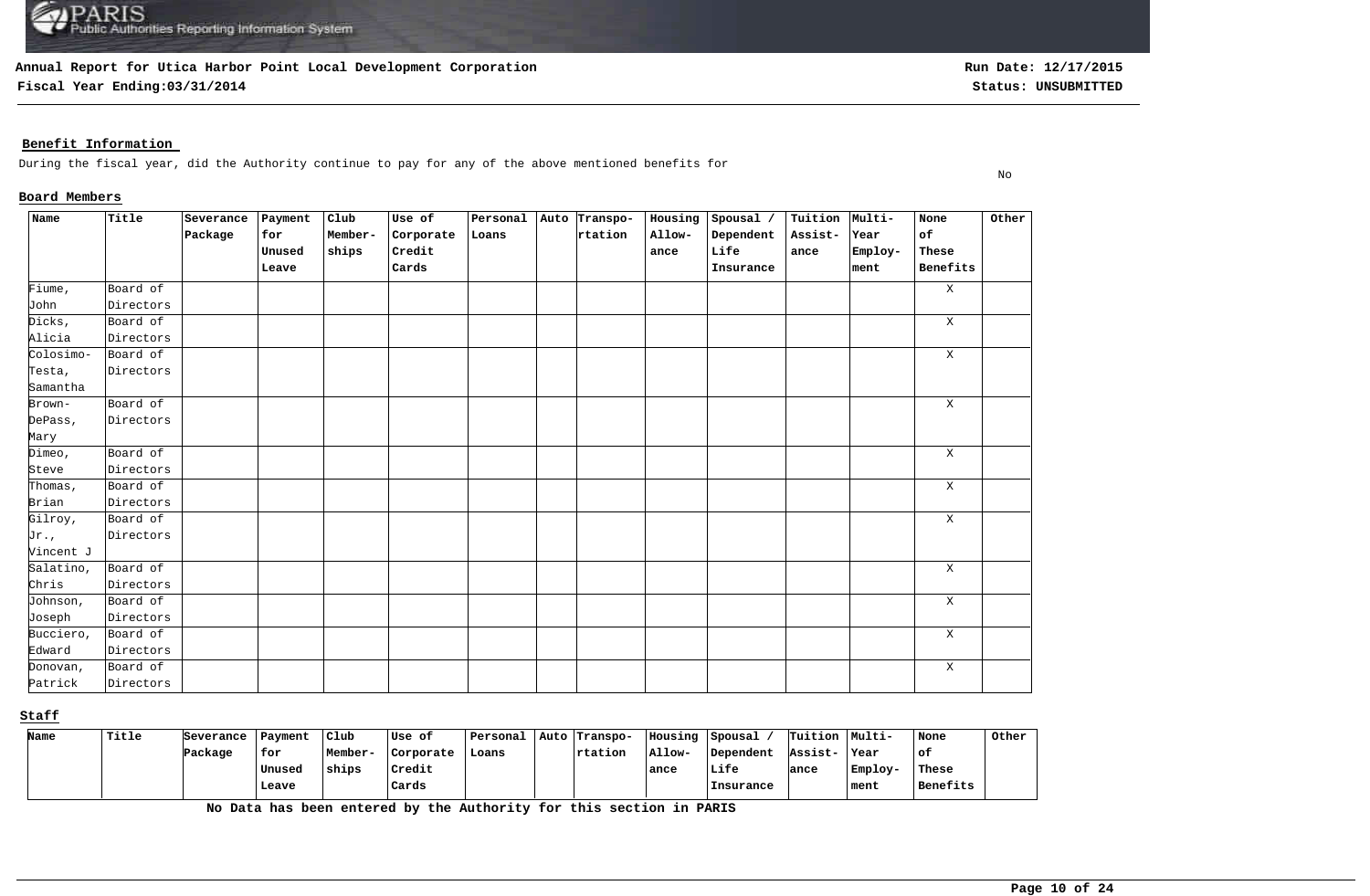#### **Annual Report for Utica Harbor Point Local Development Corporation**

#### **Fiscal Year Ending:03/31/2014 Status: UNSUBMITTED**

#### **Subsidiary/Component Unit Verification**

Is the list of subsidiaries, as assembled by the Office of the State Comptroller, correct? Yes Are there other subsidiaries or component units of the Authority that are active, not included in the PARIS reports submitted by this Aut No

 **Name of Subsidiary/Component Unit Status Requested Changes** 

#### **Subsidiary/Component Unit Creation**

| Name of Subsidiary/Component Unit     | Establishment    | Entity Purpose     |  |                      |
|---------------------------------------|------------------|--------------------|--|----------------------|
|                                       |                  | Date               |  |                      |
| Subsidiary/Component Unit Termination |                  |                    |  |                      |
| Name of Subsidiary/Component Unit     | Termination Date | Termination Reason |  | Proof of Termination |

**No Data has been entered by the Authority for this section in PARIS**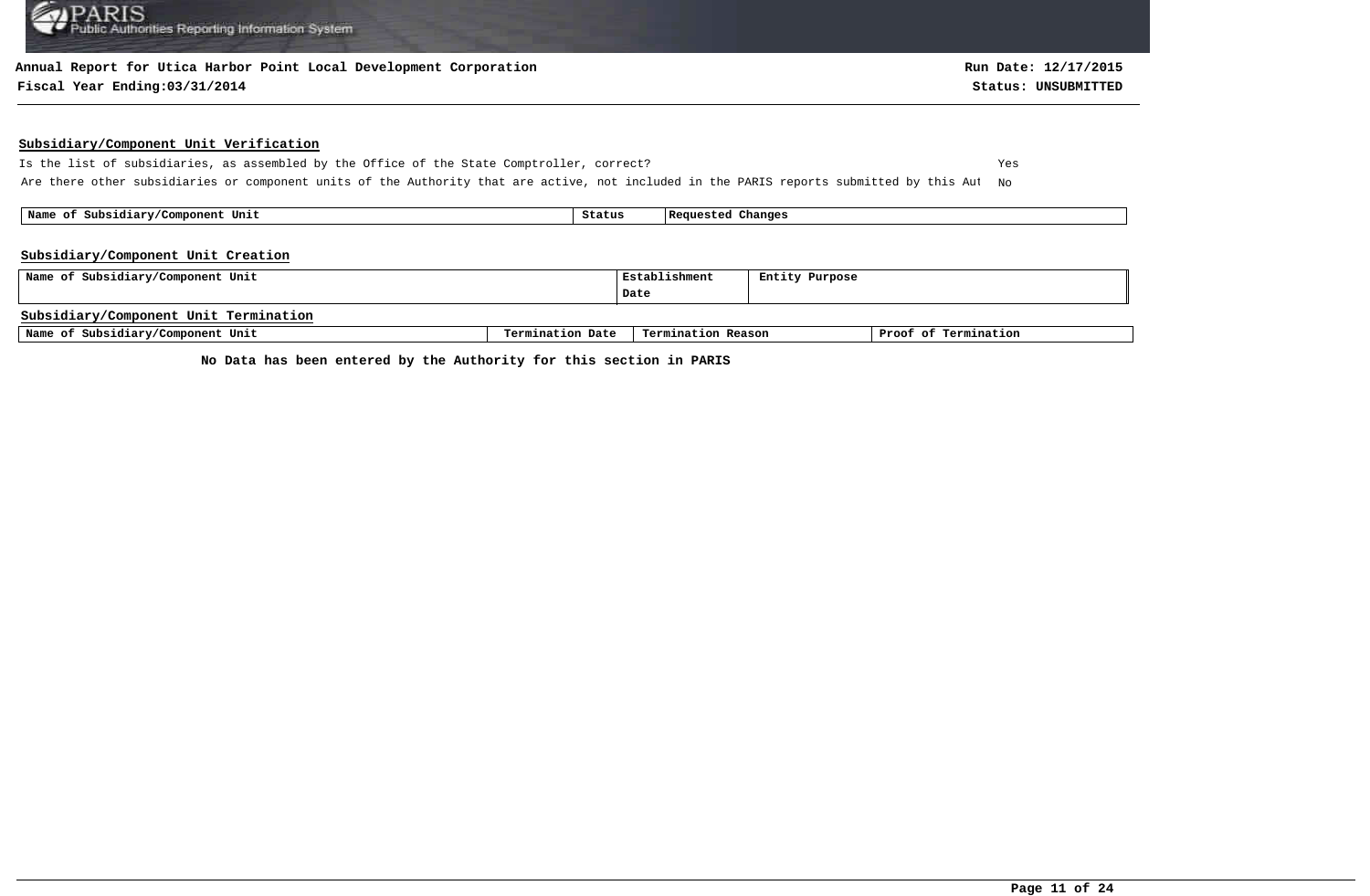**Fiscal Year Ending:03/31/2014 Status: UNSUBMITTED**

### **Summary Financial Information**

#### **SUMMARY STATEMENT OF NET ASSETS**

#### **Assets**

| Cash and cash equivalents              | \$0   |
|----------------------------------------|-------|
| Investments                            | \$0   |
| Receivables, net                       | \$0   |
| Other assets                           | \$0   |
| Total Current Assets                   | \$0   |
| Noncurrent Assets                      |       |
| Restricted cash and investments        | \$0\$ |
| Long-term receivables, net             | \$0   |
| Other assets                           | \$0   |
| Capital Assets                         |       |
| Land and other nondepreciable property | \$0\$ |
| Buildings and equipment                | \$0   |
| Infrastructure                         | \$0   |
| Accumulated depreciation               | \$0   |
| Net Capital Assets                     | \$0   |
| Total Noncurrent Assets                | \$0   |
| Total Assets                           | \$0   |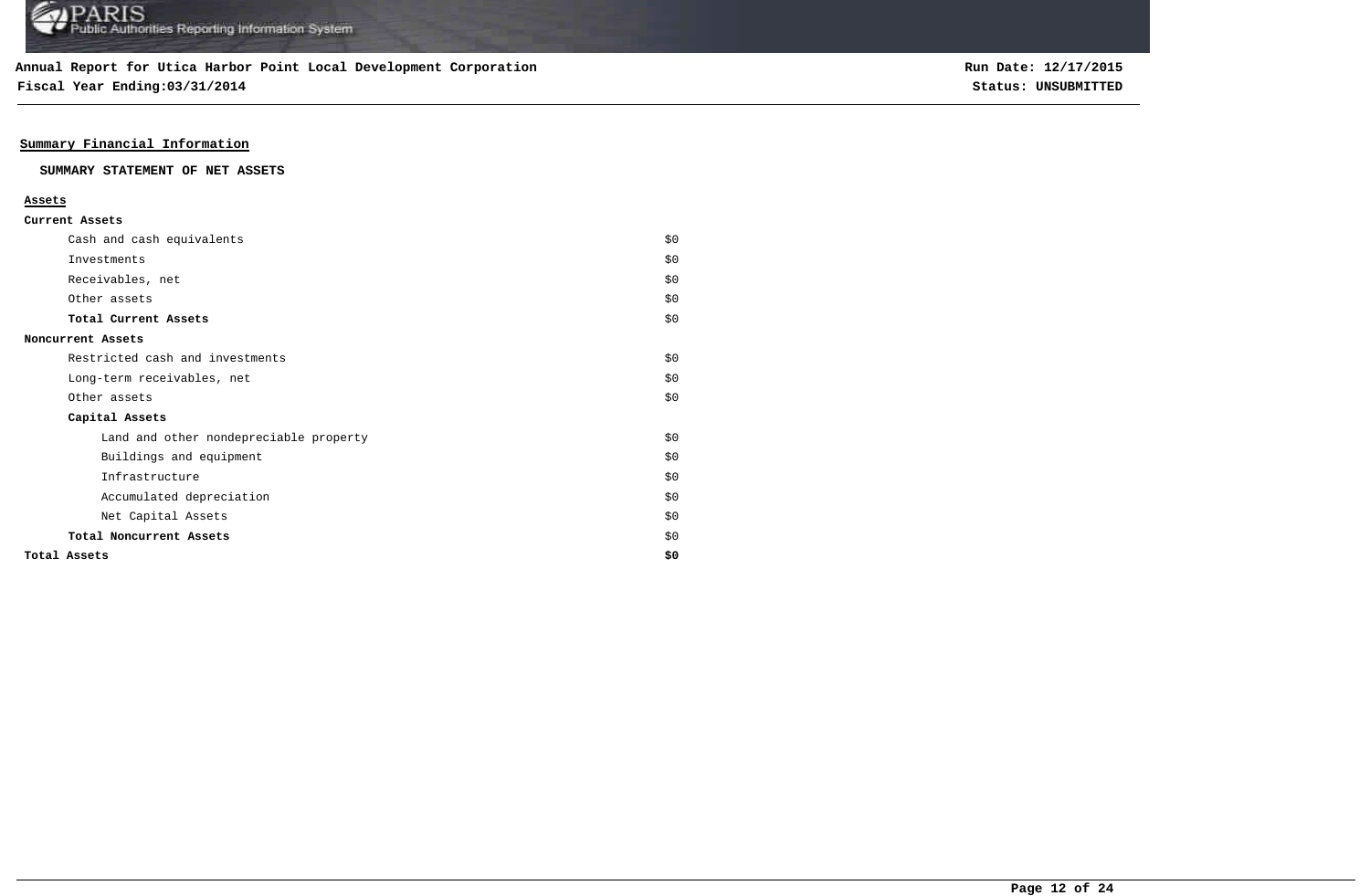**Fiscal Year Ending:03/31/2014 Status: UNSUBMITTED**

**Run Date: 12/17/2015**

### **Summary Financial Information**

#### **SUMMARY STATEMENT OF NET ASSETS**

### **Liabilities**

| Current Liabilities |
|---------------------|
|---------------------|

| Accounts payable                                | \$0 |
|-------------------------------------------------|-----|
| Pension contribution payable                    | \$0 |
| Other post-employment benefits                  | \$0 |
| Accrued liabilities                             | \$0 |
| Deferred revenues                               | \$0 |
| Bonds and notes payable                         | \$0 |
| Other long-term obligations due within one year | \$0 |
| Total Current Liabilities                       | \$0 |
| Noncurrent Liabilities                          |     |
| Pension contribution payable                    | \$0 |
| Other post-employment benefits                  | \$0 |
| Bonds and notes payable                         | \$0 |
| Long Term Leases                                | \$0 |
| Other long-term obligations                     | \$0 |
| Total Noncurrent Liabilities                    | \$0 |
| Total Liabilities                               | \$0 |
| Net Asset (Deficit)                             |     |
| Net Asset                                       |     |
| Invested in capital assets, net of related debt | \$0 |
| Restricted                                      | \$0 |
| Unrestricted                                    | \$0 |
| Total Net Assets                                | \$0 |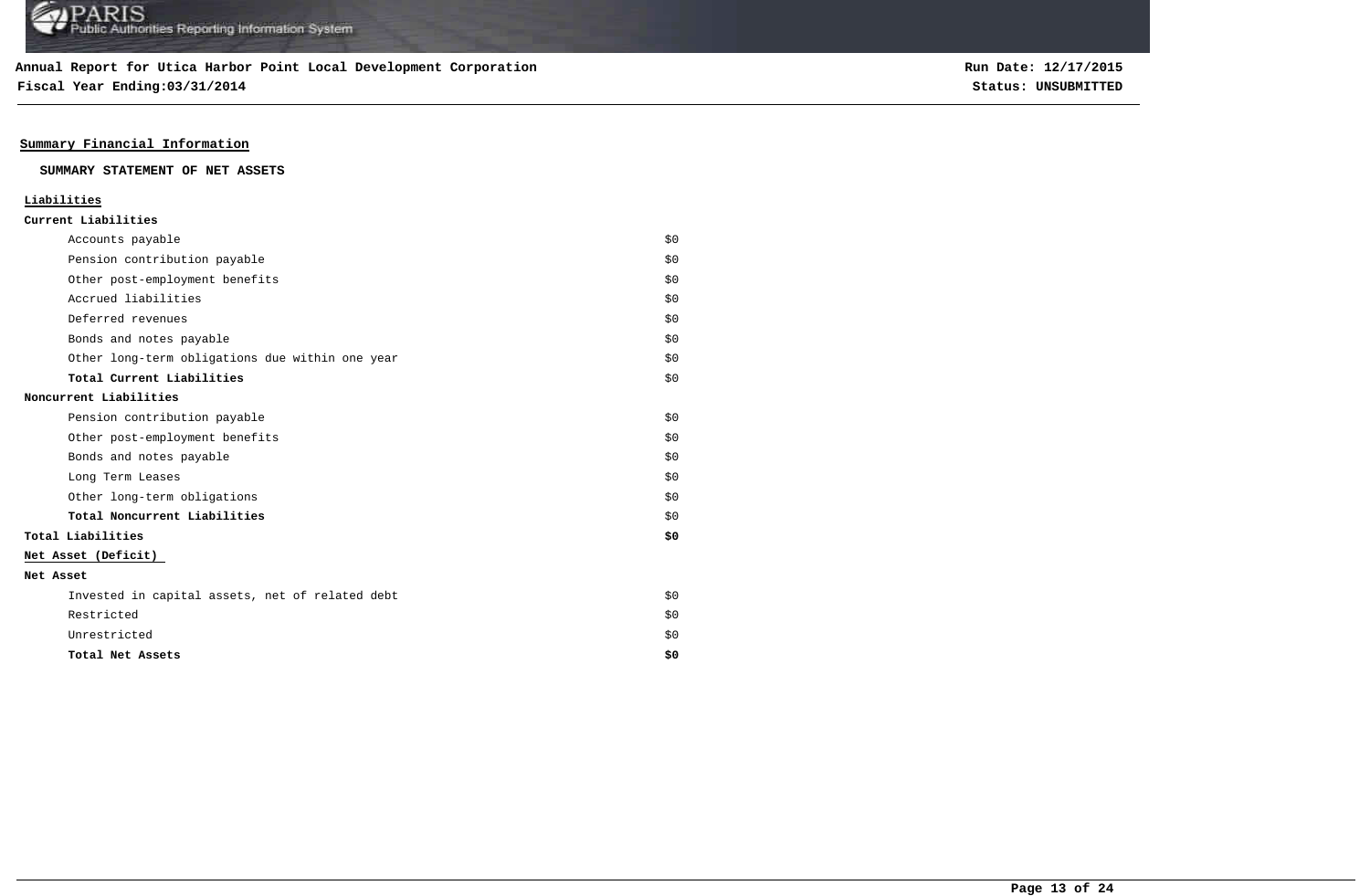### **Annual Report for Utica Harbor Point Local Development Corporation**

**Fiscal Year Ending:03/31/2014 Status: UNSUBMITTED**

**Run Date: 12/17/2015**

### **Summary Financial Information**

### **SUMMARY STATEMENT OF REVENUE, EXPENSES AND CHANGE IN NET ASSETS**

| Operating Revenues              |     |
|---------------------------------|-----|
| Charges for services            | \$O |
| Rental & financing income       | \$O |
| Other operating revenues        | \$O |
| Total Operating Revenue         | \$0 |
| Operating Expenses              |     |
| Salaries and wages              | \$O |
| Other employee benefits         | \$O |
| Professional services contracts | \$0 |
| Supplies and materials          | \$0 |
| Depreciation & amortization     | \$O |
| Other operating expenses        | \$O |
| Total Operating Expenses        | \$O |
| Operating Income (Loss)         | \$0 |
| Nonoperating Revenues           |     |
| Investment earnings             | \$O |
| State subsidies/grants          | \$0 |
| Federal subsidies/grants        | \$0 |
| Municipal subsidies/grants      | \$O |
| Public authority subsidies      | \$O |
| Other nonoperating revenues     | \$0 |
| Total Nonoperating Revenue      | \$0 |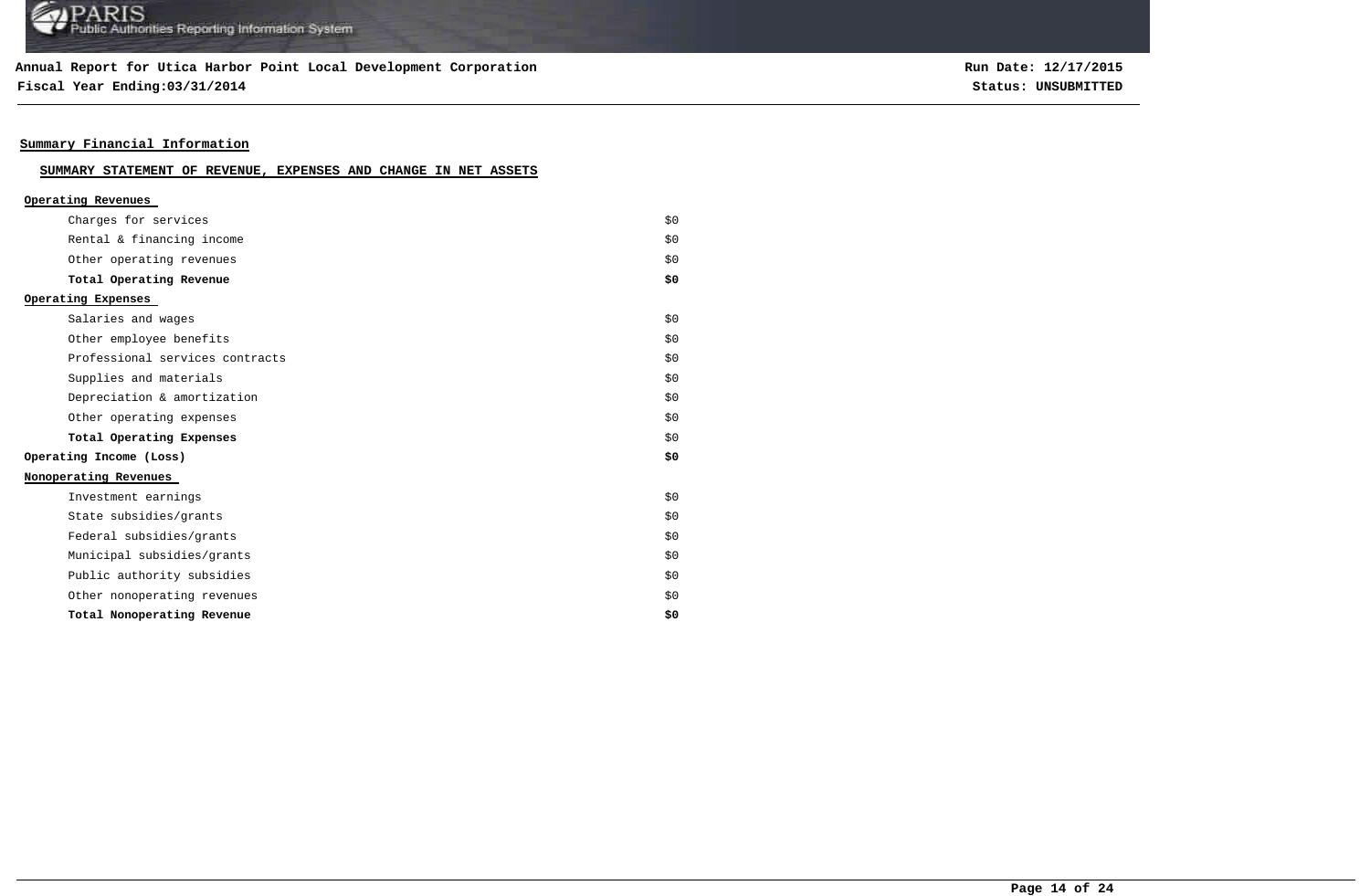**Fiscal Year Ending:03/31/2014 Status: UNSUBMITTED**

**Run Date: 12/17/2015**

### **Summary Financial Information**

#### **SUMMARY STATEMENT OF REVENUE, EXPENSES AND CHANGE IN NET ASSETS**

### **Nonoperating Expenses**

| Interest and other financing charges   | \$0 |
|----------------------------------------|-----|
| Subsidies to other public authorities  | \$0 |
| Grants and donations                   | \$0 |
| Other nonoperating expenses            | \$0 |
| Total Nonoperating Expenses            | \$0 |
| Income (Loss) Before Contributions     | \$0 |
| Capital Contributions                  | \$0 |
| Change in net assets                   | \$0 |
| Net assets (deficit) beginning of year | \$0 |
| Other net assets changes               | \$0 |
| Net assets (deficit) at end of year    | \$0 |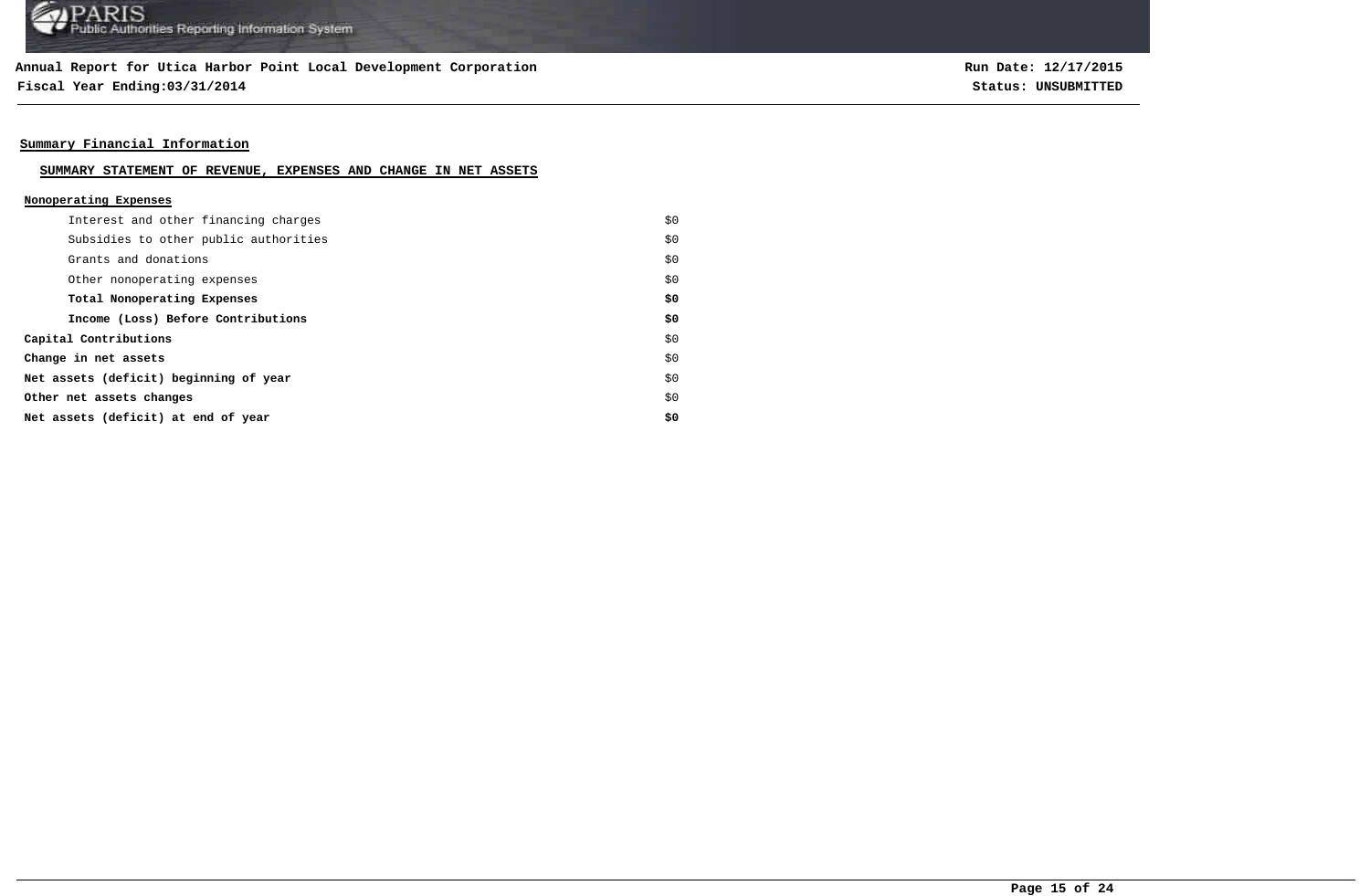# **Fiscal Year Ending:03/31/2014 Status: UNSUBMITTED**

#### **Current Debt**

| Question                                                                                                          | Response |
|-------------------------------------------------------------------------------------------------------------------|----------|
| 1. Did the Authority have any outstanding debt, including conduit debt, at any point during the reporting period? | No       |
| 2. If yes, has the Authority issued any debt during the reporting period?                                         |          |

#### **New Debt Issuances List by Type of Debt and Program**

**No Data has been entered by the Authority for this section in PARIS**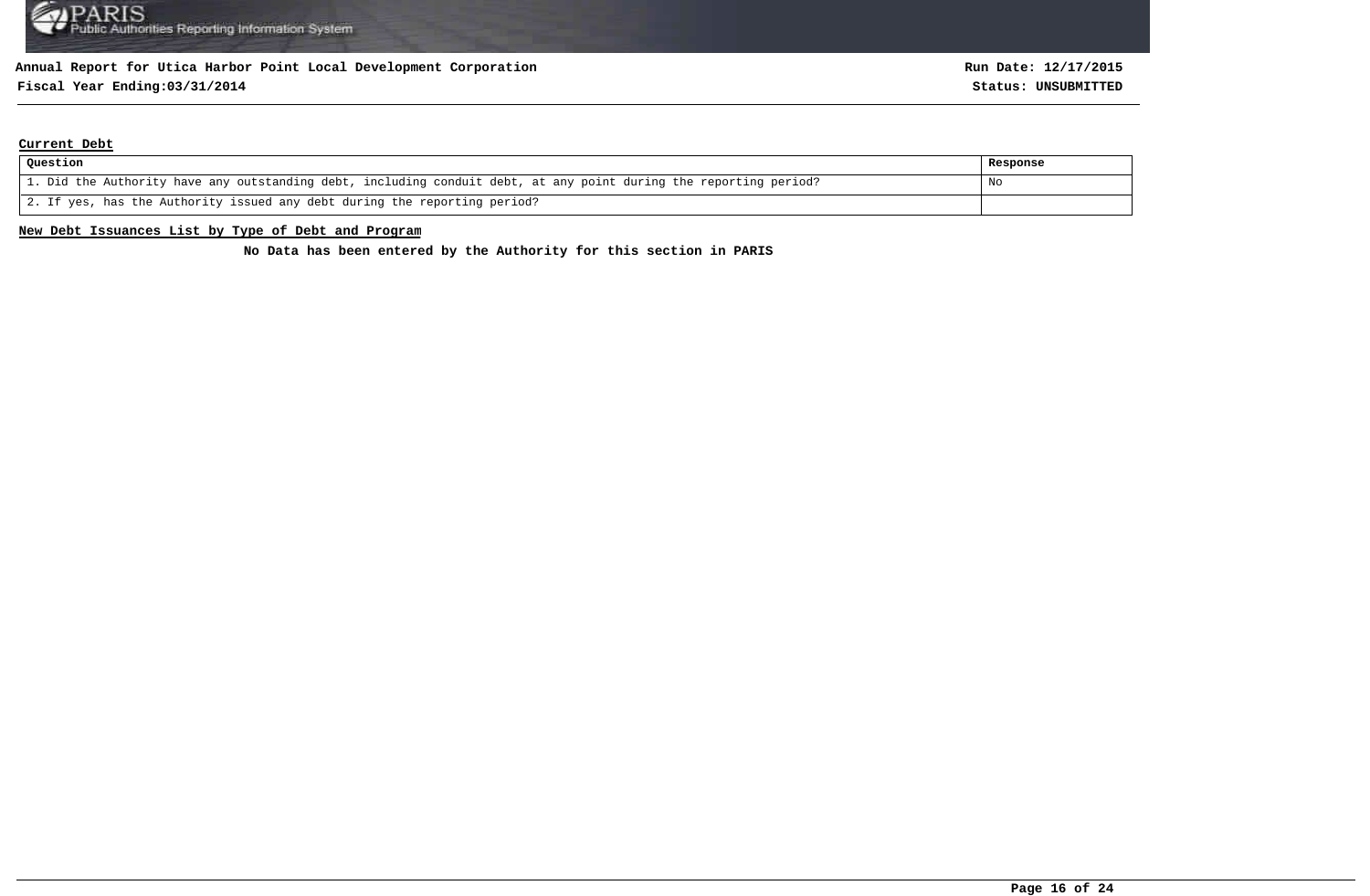

# **Fiscal Year Ending:03/31/2014 Status: UNSUBMITTED**

# **Schedule of Authority Debt**

| Type of Debt                             | Statutory<br>Authorization<br>$(\boldsymbol{\mathsf{S}})$ | Outstanding Start<br>of Fiscal Year<br>(\$) | New Debt<br>Issuances<br>$(\boldsymbol{\mathsf{S}})$ | Debt Retired<br>(\$) | Outstanding<br>End of<br>Fiscal Year (\$) |
|------------------------------------------|-----------------------------------------------------------|---------------------------------------------|------------------------------------------------------|----------------------|-------------------------------------------|
| State Obligation                         |                                                           |                                             |                                                      |                      |                                           |
| State Guaranteed                         |                                                           |                                             |                                                      |                      |                                           |
| State Supported                          |                                                           |                                             |                                                      |                      |                                           |
| State Contingent Obligation              |                                                           |                                             |                                                      |                      |                                           |
| State Moral Obligation                   |                                                           |                                             |                                                      |                      |                                           |
| Other State Funded                       |                                                           |                                             |                                                      |                      |                                           |
| Authority Obligation                     |                                                           |                                             |                                                      |                      |                                           |
| General Obligation                       |                                                           |                                             |                                                      |                      |                                           |
| Revenue                                  |                                                           |                                             |                                                      |                      |                                           |
| Other Non-State Funded                   |                                                           |                                             |                                                      |                      |                                           |
| Conduit                                  |                                                           |                                             |                                                      |                      |                                           |
| Conduit Debt                             |                                                           |                                             |                                                      |                      |                                           |
| Conduit Debt - Pilot Increment Financing |                                                           |                                             |                                                      |                      |                                           |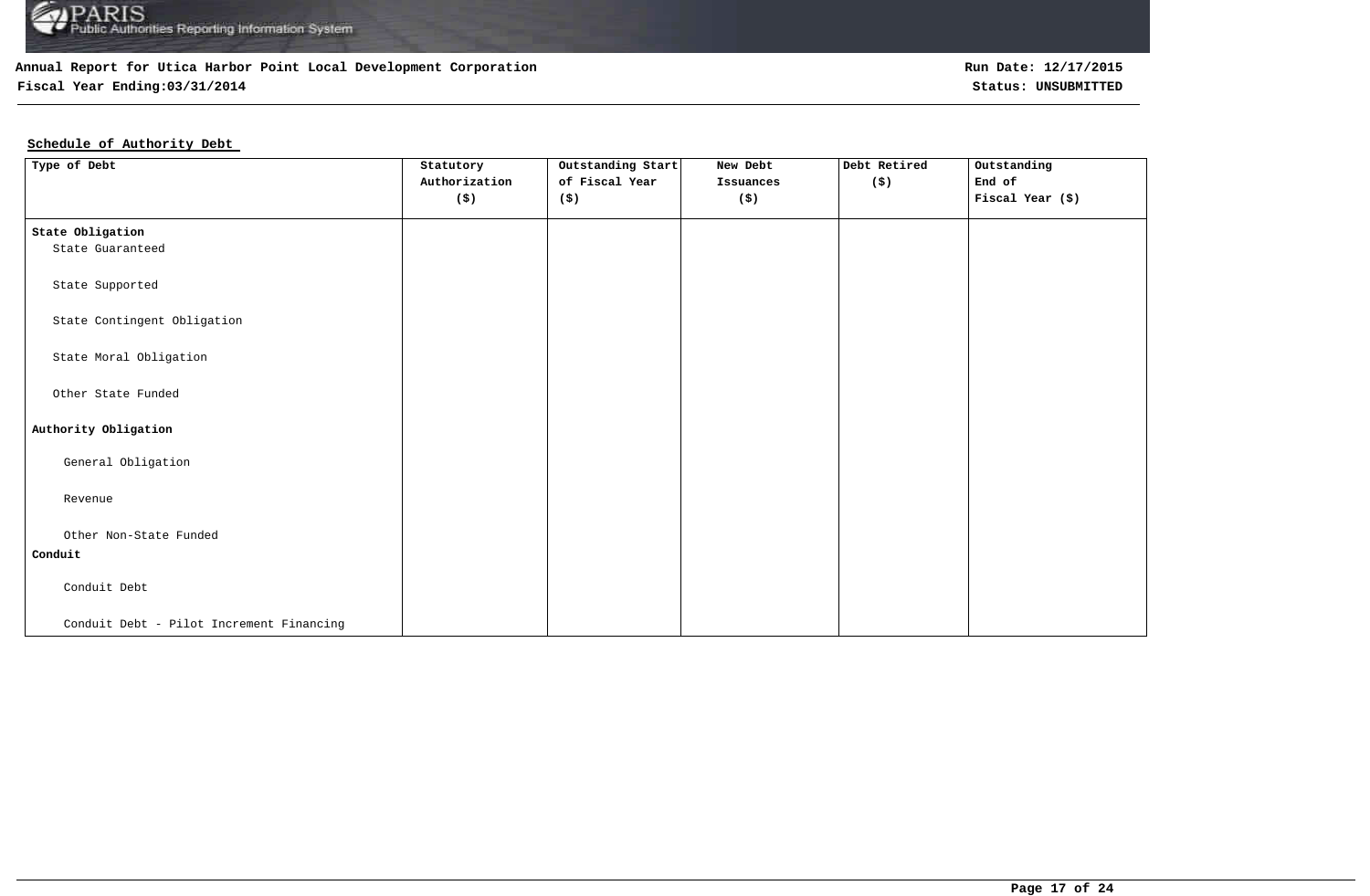

**Annual Report for Utica Harbor Point Local Development Corporation Fiscal Year Ending:03/31/2014 Status: UNSUBMITTED**

**Run Date: 12/17/2015**

**Real Property Acquisition/Disposal List** 

**This Authority has indicated that it had no real property acquisitions or disposals during the reporting period.**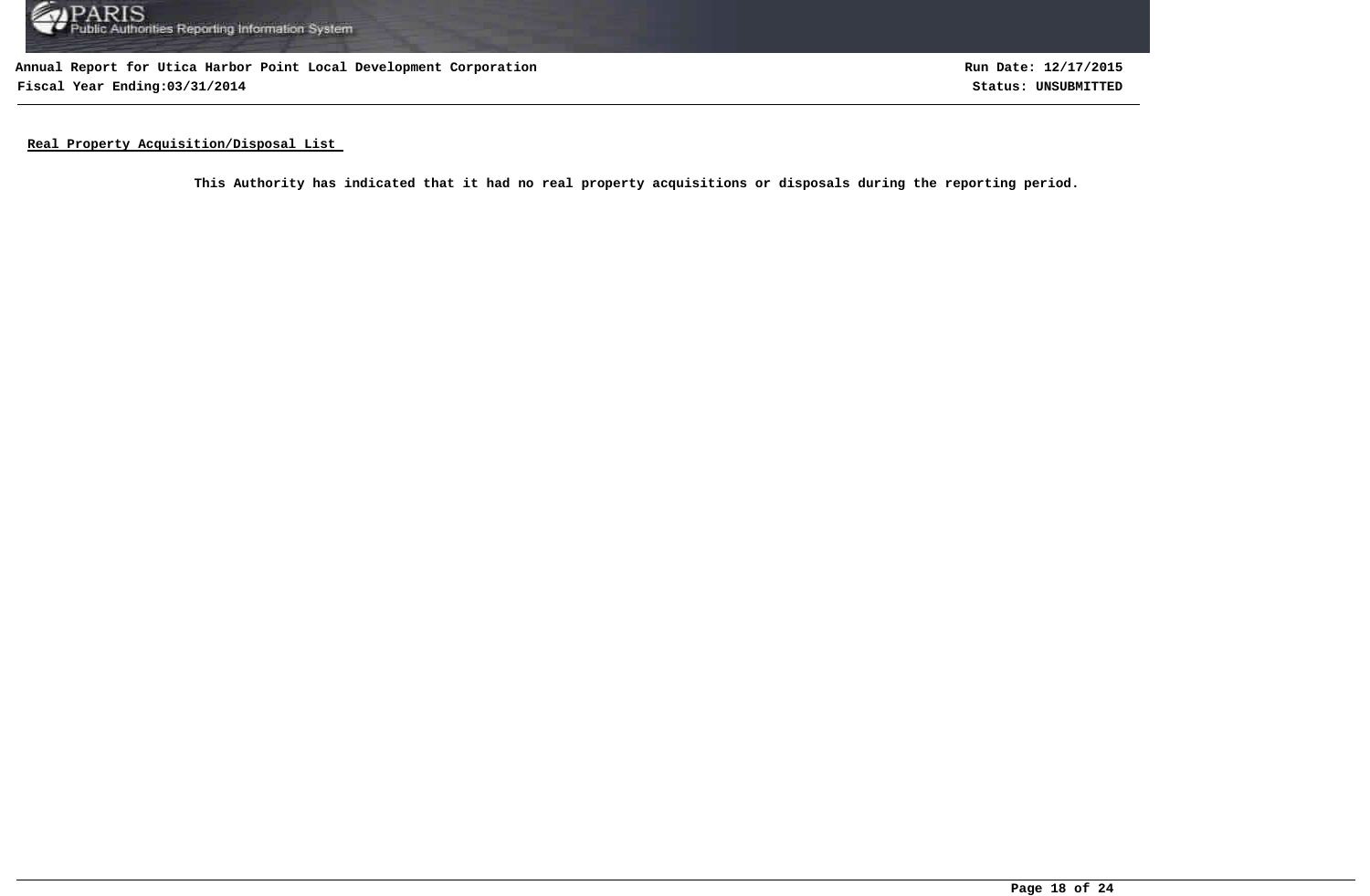

**Annual Report for Utica Harbor Point Local Development Corporation Fiscal Year Ending:03/31/2014 Status: UNSUBMITTED**

**Run Date: 12/17/2015**

**Personal Property** 

This Authority has indicated that it had no personal property disposals during the reporting period.<br>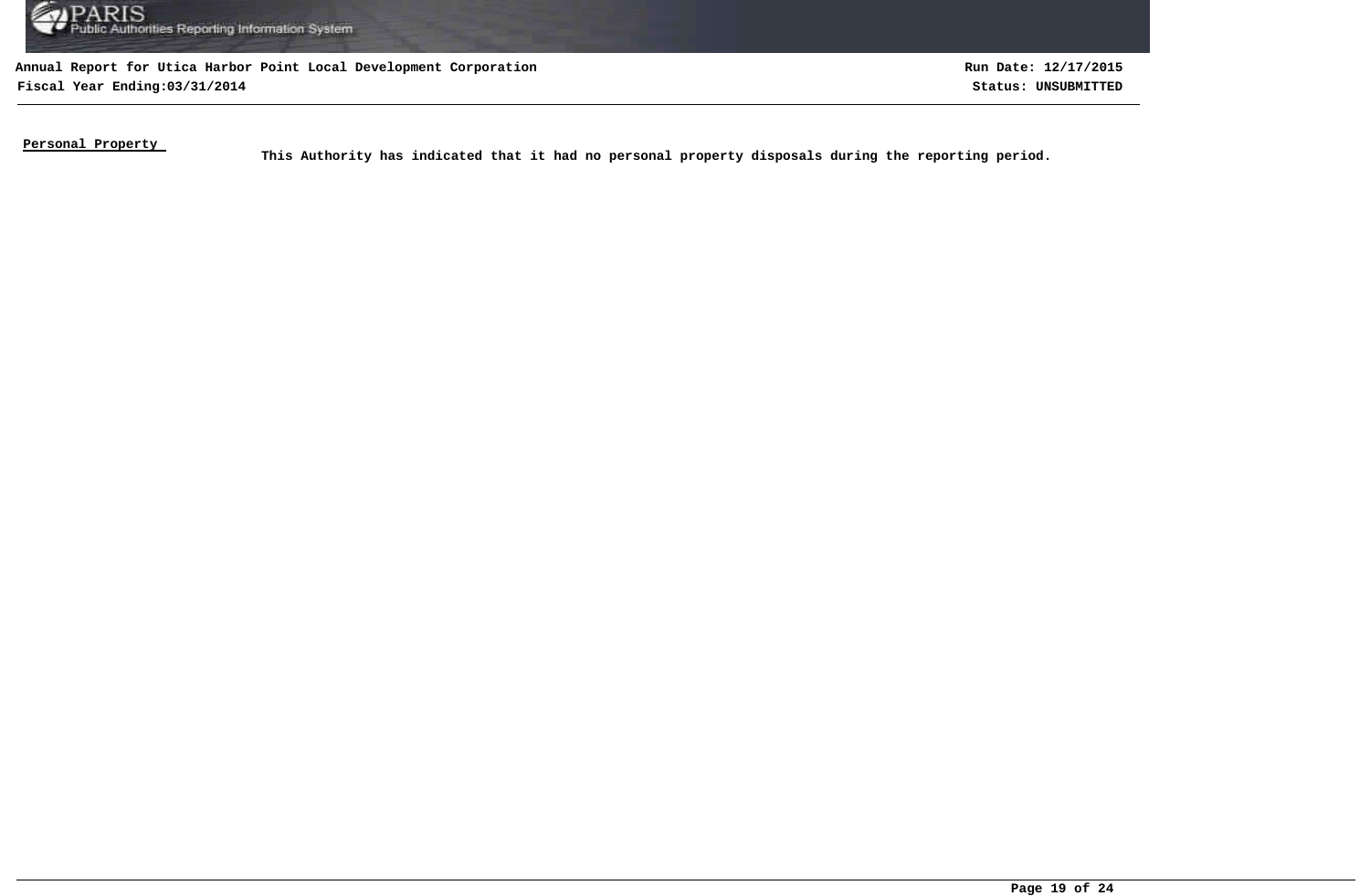### **Fiscal Year Ending:03/31/2014 Status: UNSUBMITTED**

#### **Property Documents**

| Question                                                                             | Response | URL (if applicable) |
|--------------------------------------------------------------------------------------|----------|---------------------|
| 1. In accordance with Section 2896(3) of PAL, the Authority is required to prepare a | No       |                     |
| report at least annually of all real property of the Authority. Has this report been |          |                     |
| prepared?                                                                            |          |                     |
| 2. Has the Authority prepared policies, procedures, or quidelines regarding the use, | Yes      | www.cityofutica.com |
| awarding, monitoring, and reporting of contracts for the acquisition and disposal of |          |                     |
| property?                                                                            |          |                     |
| 3. In accordance with Section 2896(1) of PAL, has the Authority named a contracting  | Yes      |                     |
| officer who shall be responsible for the Authority's compliance with and enforcement |          |                     |
| of such quidelines?                                                                  |          |                     |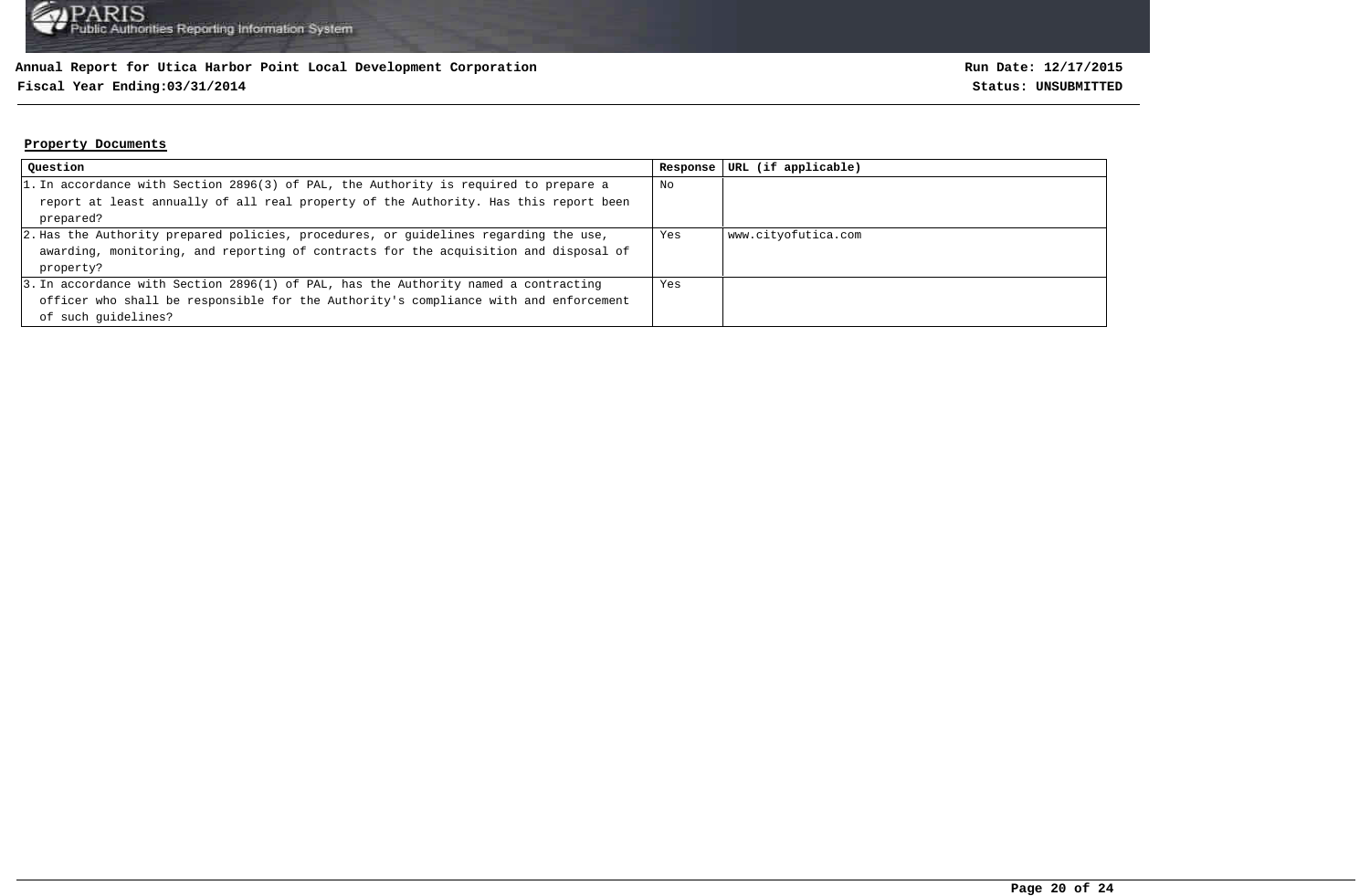

**Fiscal Year Ending:03/31/2014 Status: UNSUBMITTED**

**Run Date: 12/17/2015**

**Grant Information**

**This Authority has indicated that it did not award any grants during the reporting period.**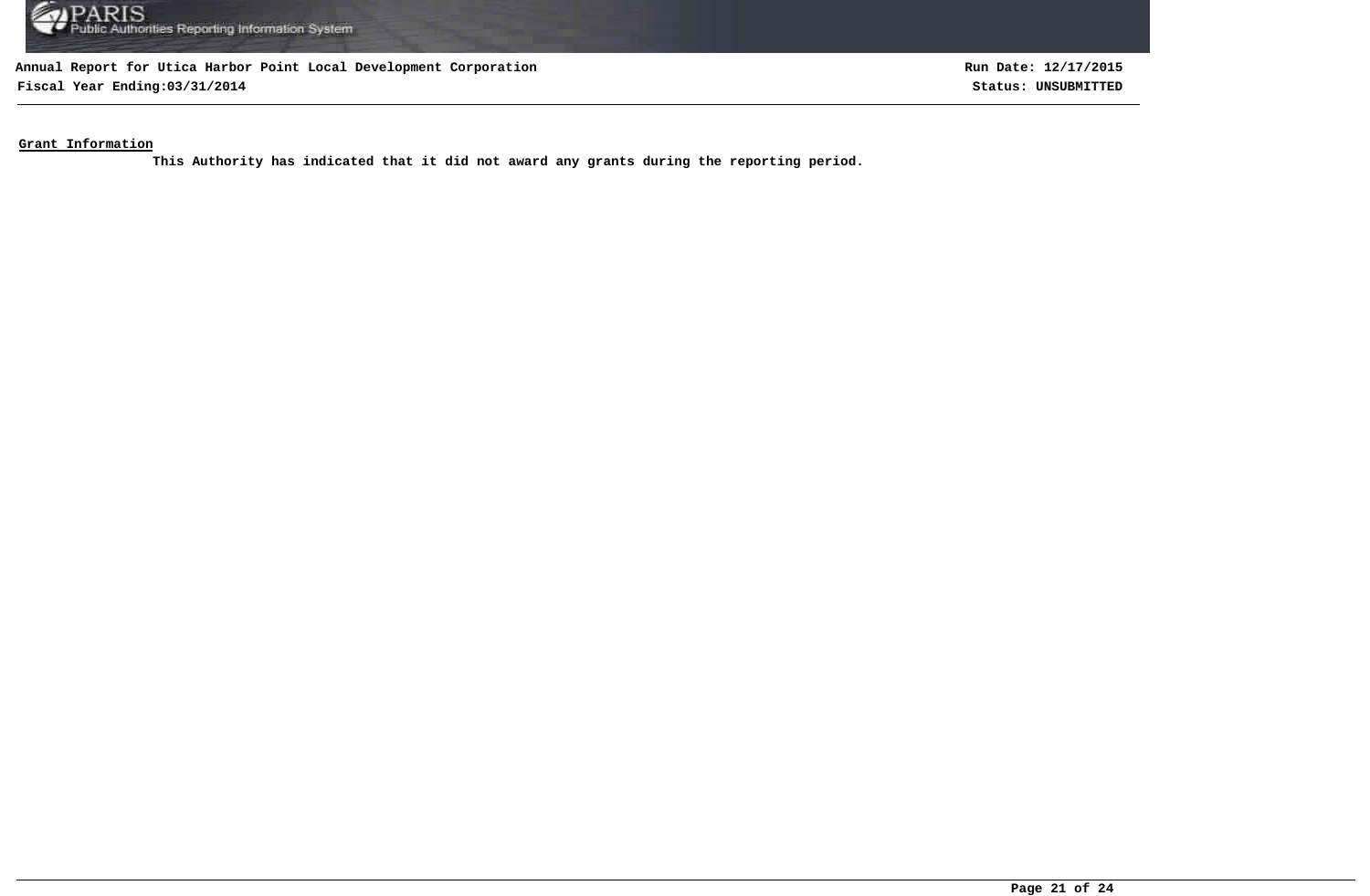

**Fiscal Year Ending:03/31/2014 Status: UNSUBMITTED**

**Run Date: 12/17/2015**

### **Loan Information**

**This Authority has indicated that it did not award any loans during the reporting period.**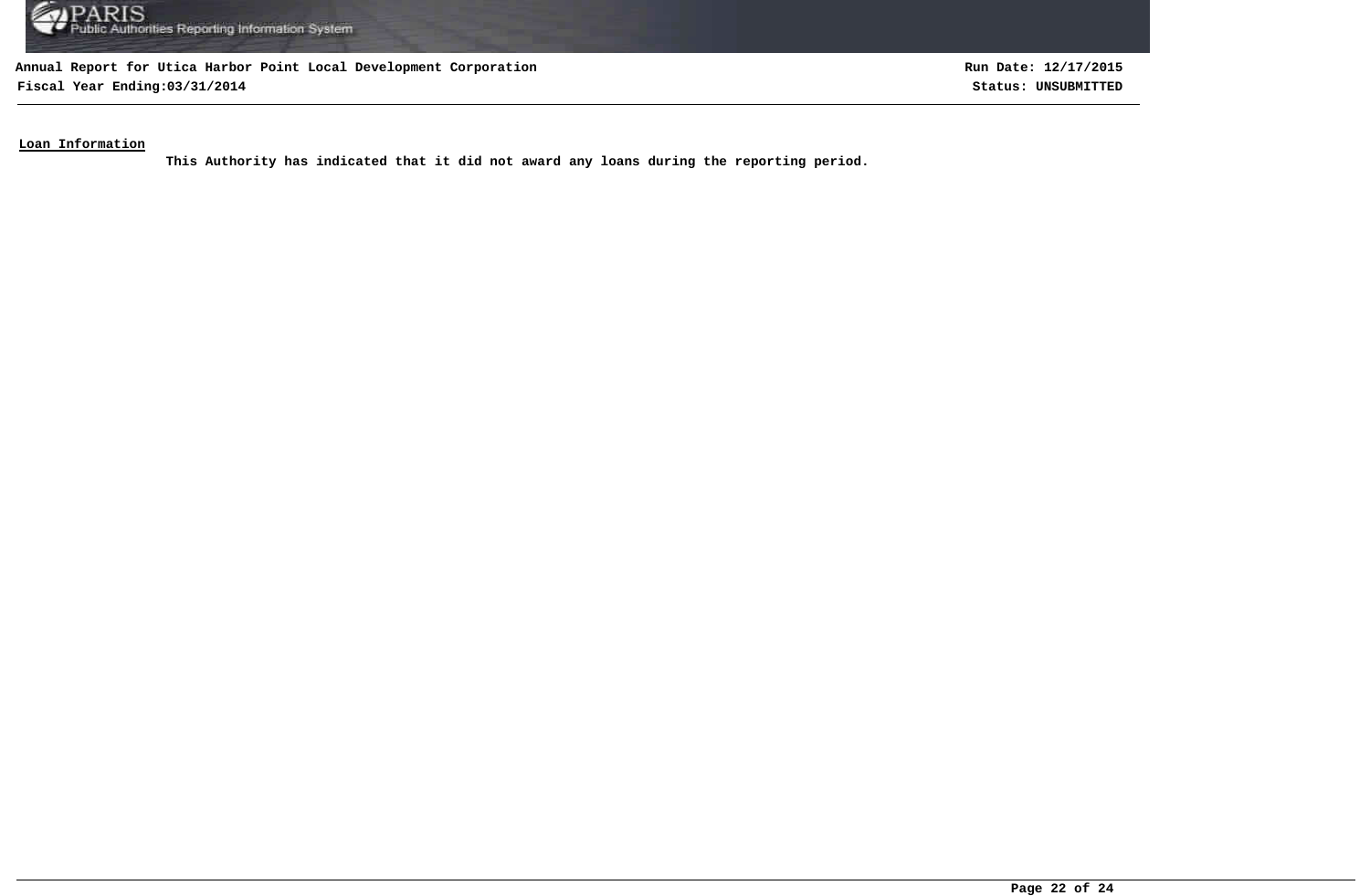

**Fiscal Year Ending:03/31/2014 Status: UNSUBMITTED**

**Run Date: 12/17/2015**

**Bond Information**

**This Authority has indicated that it did not have any outstanding bonds during the reporting period.**